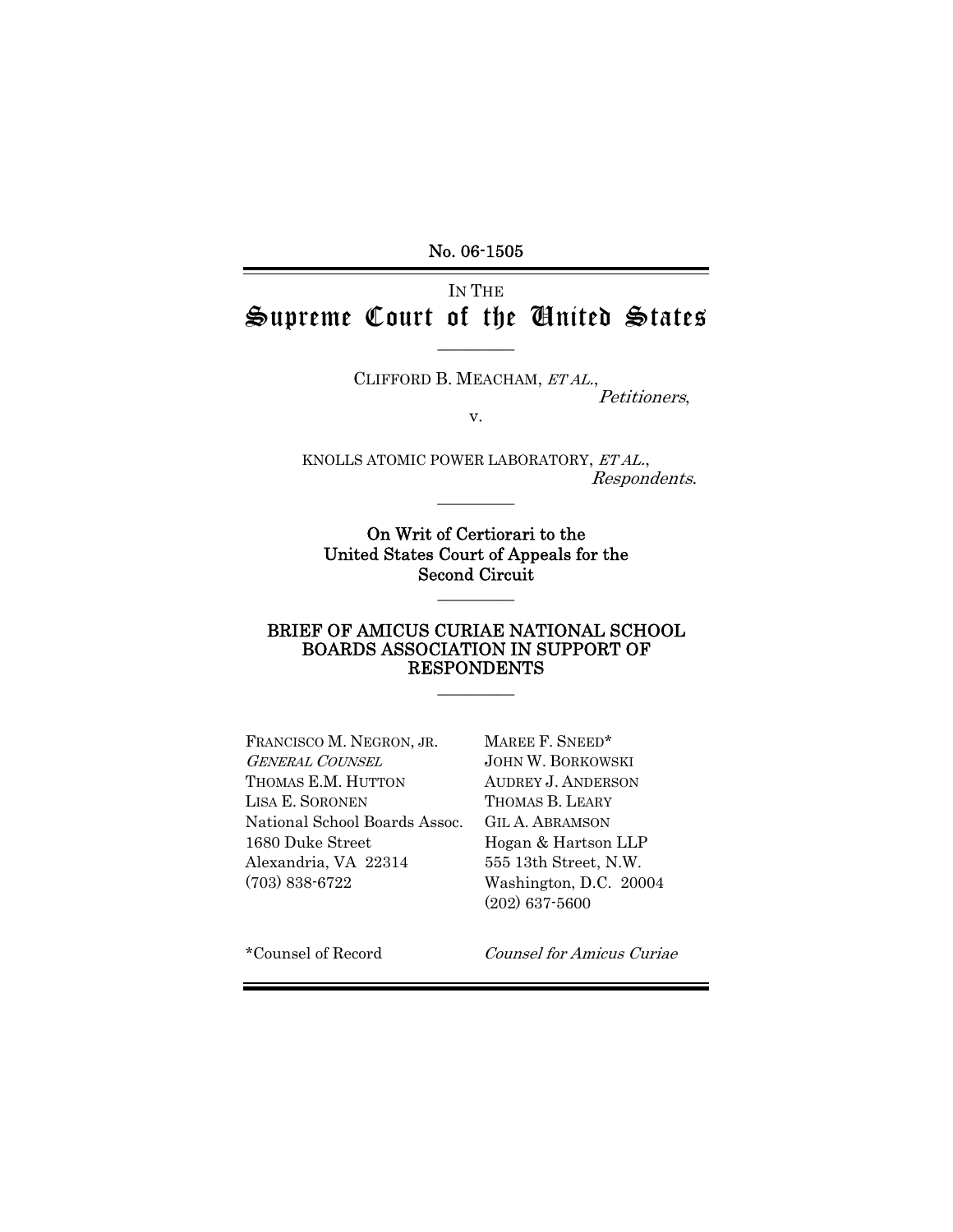## TABLE OF CONTENTS

Page

| TABLE OF AUTHORITIES                                                                                                                                                                                                                                                                                              | iii            |
|-------------------------------------------------------------------------------------------------------------------------------------------------------------------------------------------------------------------------------------------------------------------------------------------------------------------|----------------|
| STATEMENT OF INTEREST OF AMICUS                                                                                                                                                                                                                                                                                   |                |
|                                                                                                                                                                                                                                                                                                                   | 1              |
| SUMMARY OF ARGUMENT                                                                                                                                                                                                                                                                                               | $\overline{2}$ |
|                                                                                                                                                                                                                                                                                                                   | 3              |
| AMERICAN PUBLIC SCHOOLS<br>L.<br>FACE UNPRECEDENTED CHAL-<br>LENGES IN REACHING IMPOR-<br>TANT EDUCATIONAL GOALS.                                                                                                                                                                                                 | 3              |
| THE SUCCESS OF OUR NATION'S<br>II.<br>PUBLIC SCHOOLS DEPENDS ON<br>FLEXIBLE POLICIES AND PRAC-<br>TICES FOR HIRING AND RETAIN-<br>ING SUPERIOR TEACHERS, AD-<br>MINISTRATORS, AND STAFF, AND<br>SOME OF THESE, WHILE CLEAR-<br>LY NECESSARY, REASONABLE,<br>AND UNEXCEPTIONABLE, MAY<br>DISPROPORTIONATELY IMPACT |                |
| OLDER EMPLOYEES.<br>A. Policies Requiring the Training and<br>Skills Required of Highly Effective<br>Teachers and Administrators Today<br>Are Likely to Have Incidental Ad-                                                                                                                                       | 6              |
| verse Effects on Older Employees<br>B. School Districts Undergoing Reor-<br>ganizations Require Flexibility to<br>Adopt Policies that May Dispropor-<br>tionately Affect Older Employees                                                                                                                          | 7<br>14        |
| C. Incentive Pay Systems May Be<br>Needed to Recruit and Retain Effec-                                                                                                                                                                                                                                            | 18             |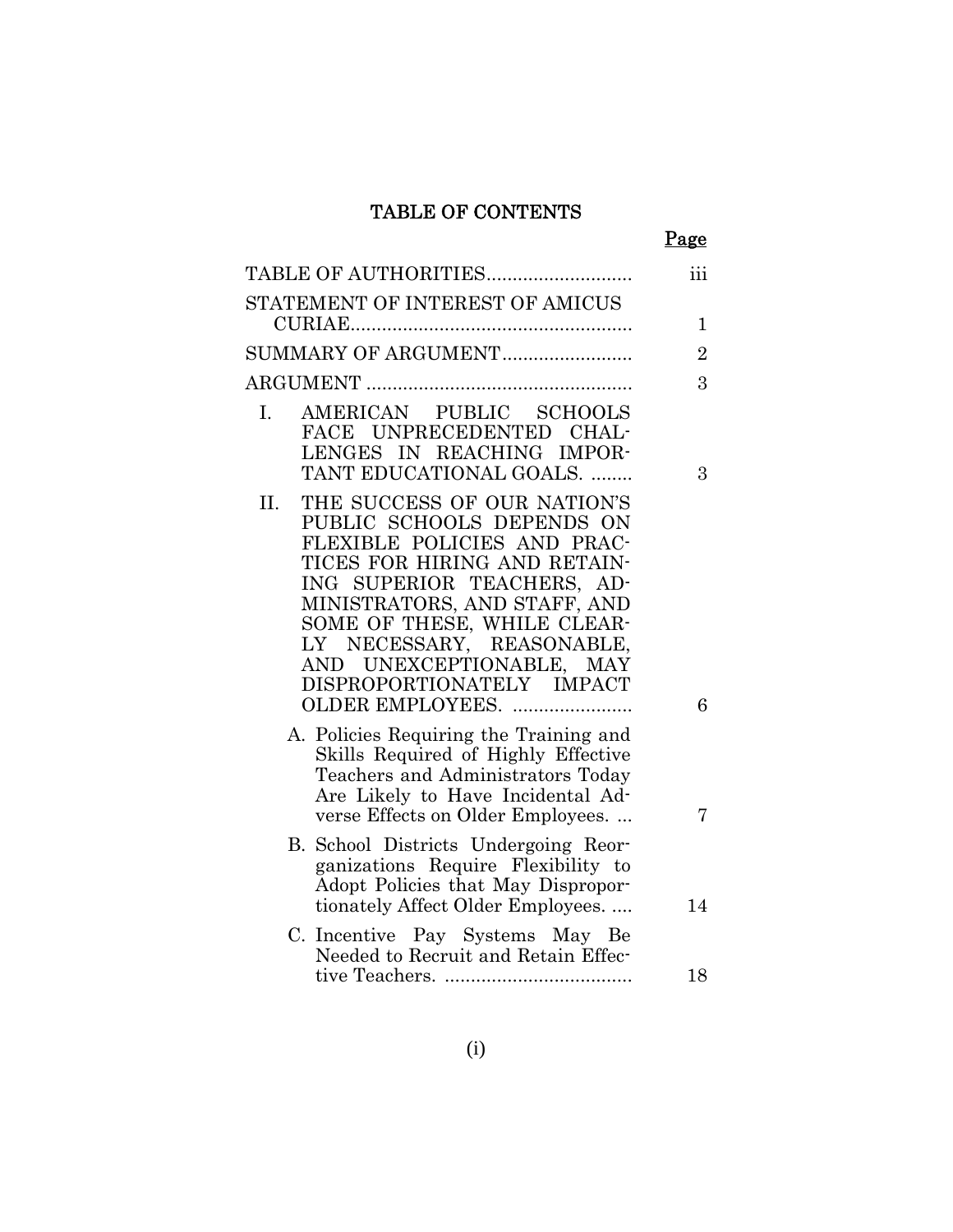# TABLE OF CONTENTS—Continued

| D. Early Retirement Programs Help<br>School Districts Ensure a Highly-<br>Qualified Teaching Staff.                                                                         | 23 |
|-----------------------------------------------------------------------------------------------------------------------------------------------------------------------------|----|
| E. Districts Facing Budgetary Con-<br>straints May Require Reductions in                                                                                                    | 25 |
| III. CHANGING THE BURDEN OF<br>PROOF FOR EMPLOYERS IN<br>DISPARATE IMPACT CASES WILL<br>MAKE IT MORE DIFFICULT FOR<br>SCHOOL DISTRICTS TO MEET<br>TODAY'S EDUCATIONAL CHAL- |    |
| LENGES.                                                                                                                                                                     | 28 |
| <b>CONCLUSION</b>                                                                                                                                                           | 31 |
|                                                                                                                                                                             |    |

ii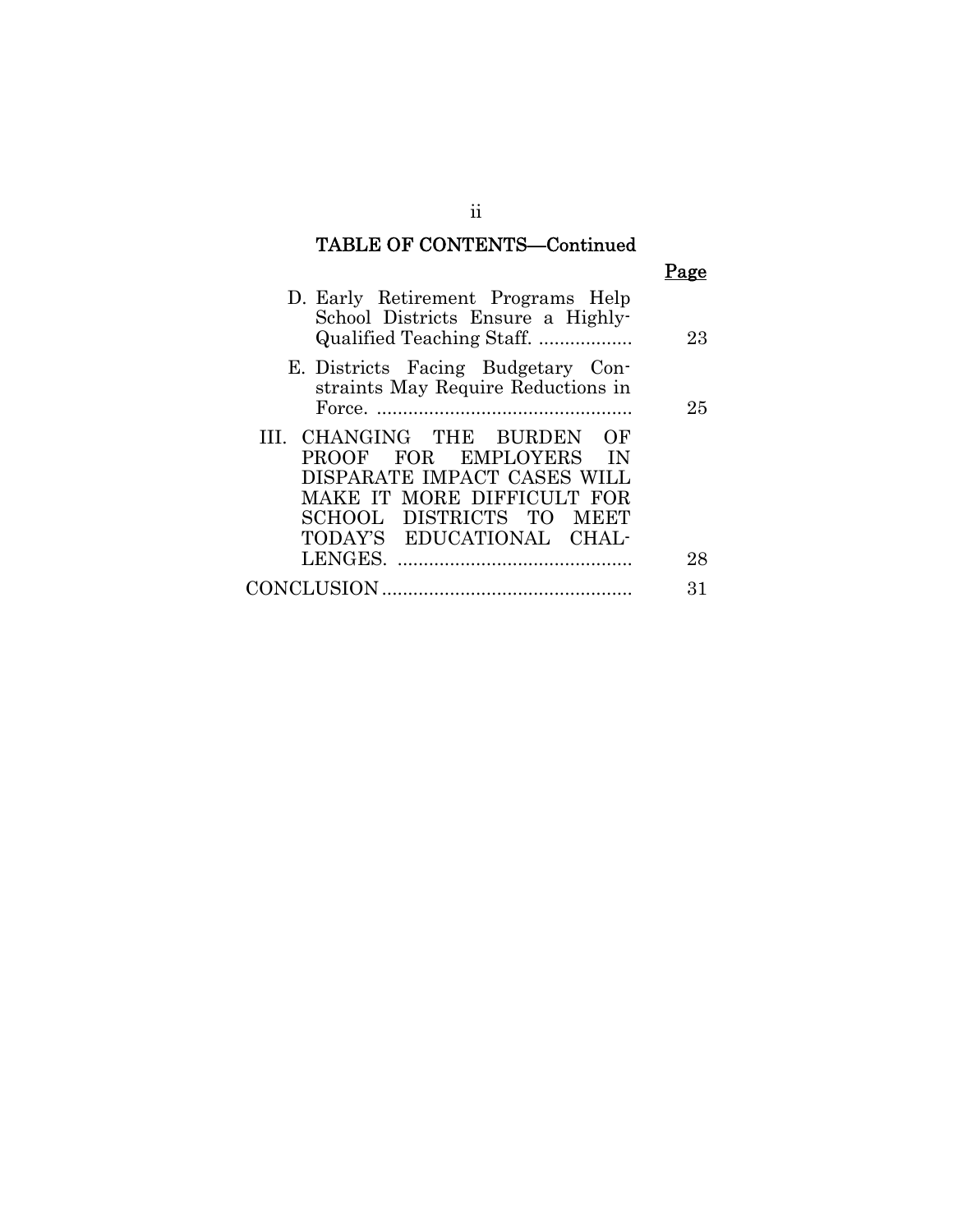# Page

## CASES:

| EEOC v. Dist. of Columbia Pub. Schs.,                                        |  |
|------------------------------------------------------------------------------|--|
| EEOC v. Dist. of Columbia Pub. Schs.,                                        |  |
| EEOC v. Hickman Mills Consol. Sch.<br>Dist. No. 1, 99 F. Supp. 2d 1070       |  |
| Galabya v. New York City Bd. of Educ.,<br>202 F.3d 636 (2d Cir. 2000)  17    |  |
| Kentucky Retirement Systems v. EEOC,                                         |  |
| Kodl v. Bd. of Educ. Sch. Dist. 45,<br><i>Villa Park</i> , 490 F.3d 558      |  |
| Mize v. Sch. Bd. of Polk County,<br>10 F. Supp. 2d 1314 (M.D. Fla. 1998)  27 |  |
| O'Brien v. Bd. of Educ. of<br>Deer Park Union Free Sch. Dist.,               |  |
| Sanchez v. Denver Pub. Schs.,                                                |  |
| Smith v. City of Jackson, Miss.,                                             |  |
| Weast v. Schaffer ex rel. Schaffer,<br>377 F.3d 449 (4th Cir. 2004), aff'd,  |  |
| <b>STATUTES:</b>                                                             |  |

5 U.S.C. § 556(d) .................................................30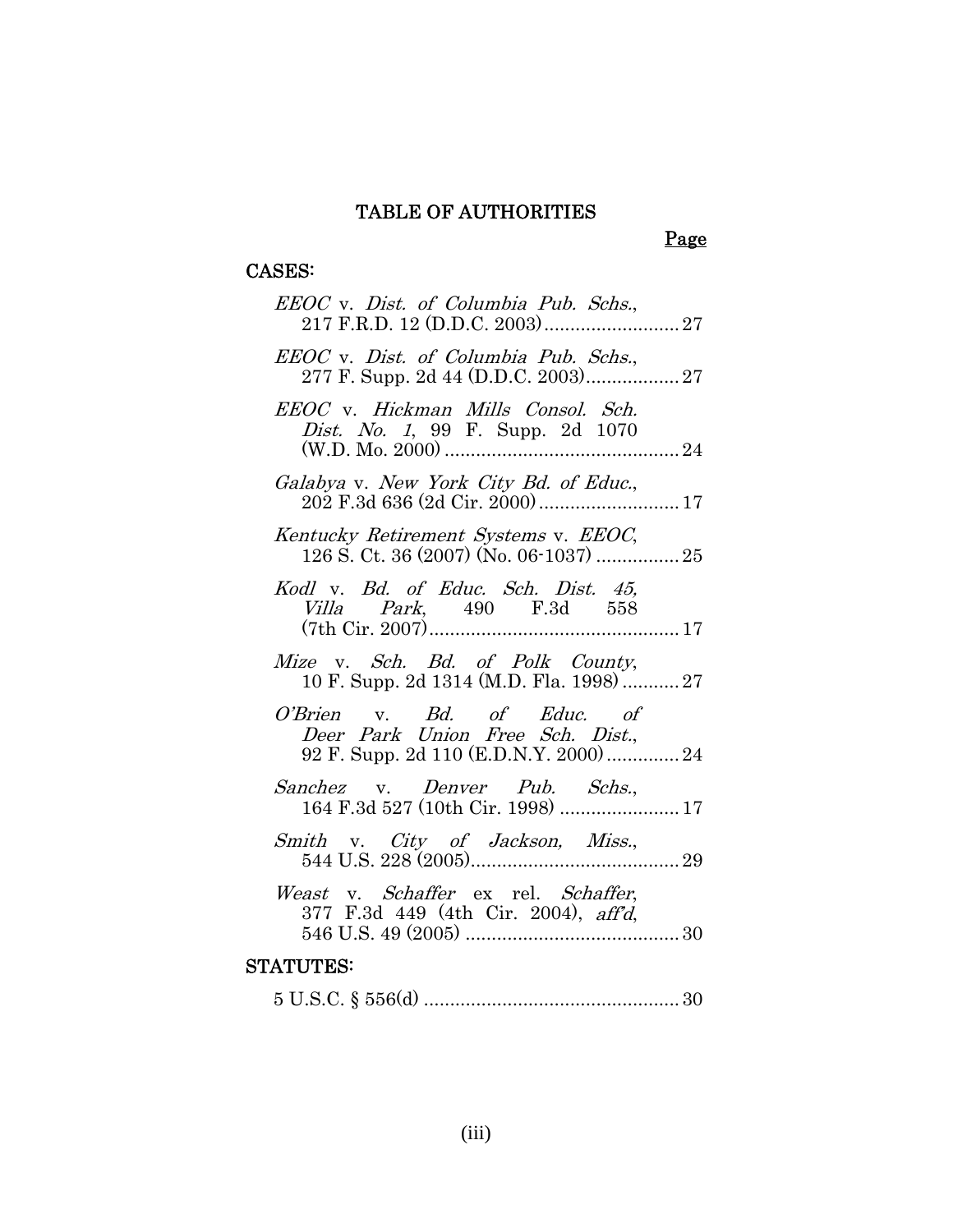## Page

| Dep'ts of Labor, Health and Hum. Svcs.,<br>and Educ. and Related Agencies Ap-<br>propriations Act 2006, Title V, Part D,<br>Pub. L. No. 109-149, 119 Stat. 2833  20 |
|---------------------------------------------------------------------------------------------------------------------------------------------------------------------|
| Pension Protection Act of 2006,<br>Pub. L. 109-280, 120 Stat. 780 (codi-                                                                                            |
|                                                                                                                                                                     |
|                                                                                                                                                                     |
| Ill. Admin. Code tit. 23 § 25.25 10                                                                                                                                 |
|                                                                                                                                                                     |
| Nev. Admin. Code § 391 et seq 10                                                                                                                                    |
|                                                                                                                                                                     |

iv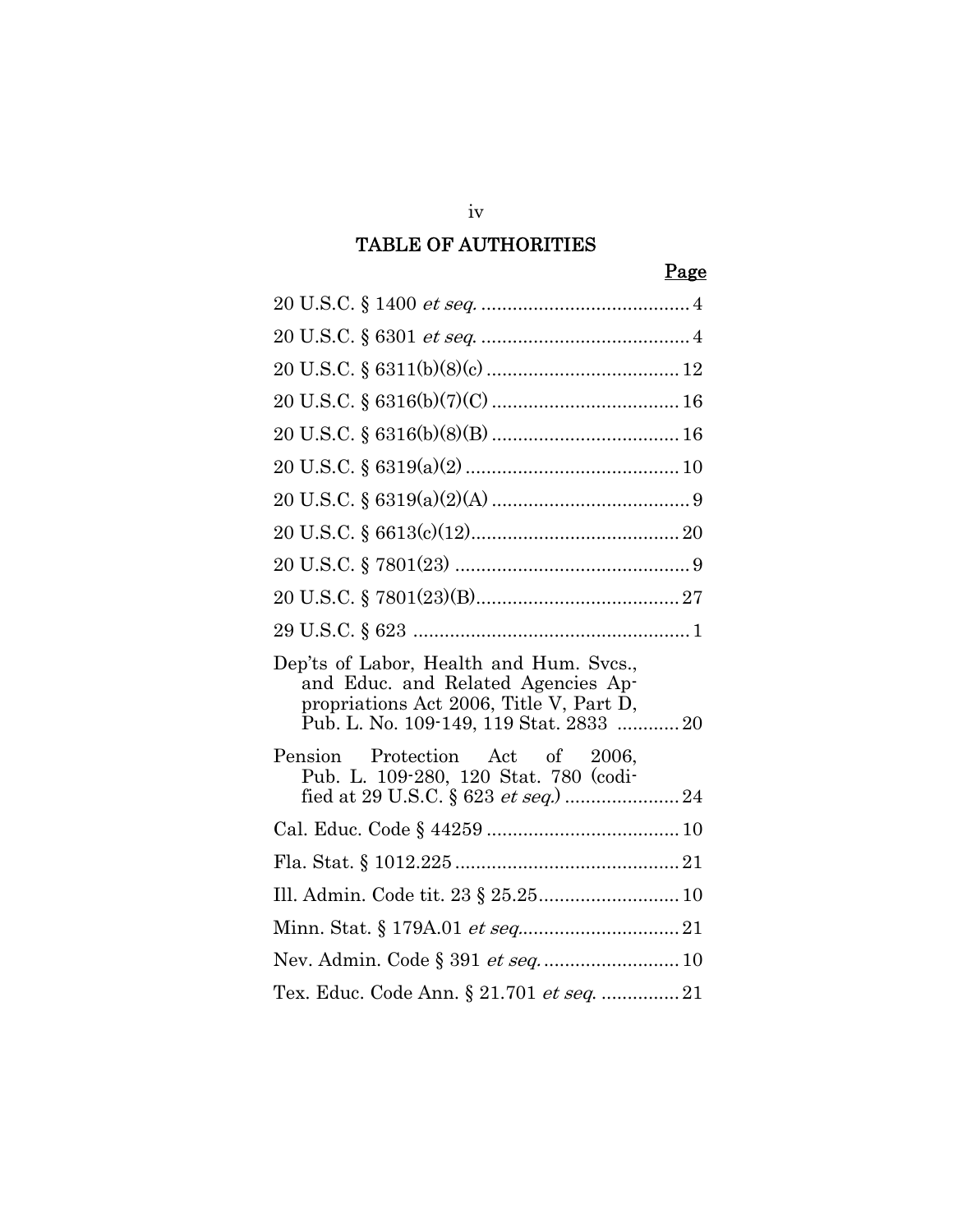## TABLE OF AUTHORITIES—Continued

## RULES:

| <b>OTHER AUTHORITIES:</b>                                                                                                               |  |
|-----------------------------------------------------------------------------------------------------------------------------------------|--|
| Agreement Between Montgomery County<br>Educ. Assoc. & Bd. of Educ. of Mont-                                                             |  |
| Agreement Between the Bd. of Educ. of<br>City of Chi. & Chi. Tchrs. Union                                                               |  |
| Agreement Between the Balt. Tchrs. Un-<br>ion & Balt. City Bd. of Sch. Comm'rs                                                          |  |
| Amer. Fed'n of Tchrs., Professional Com-<br>. 20                                                                                        |  |
| Average Length of School Year and Aver-<br>age Length of School Day, by Selected<br>Characteristics: United States, 2001–<br>$02$<br>11 |  |
| California Dep't of Educ., Connect,<br>Compute, and Compete: The Report of<br>the California Education Technology<br>. 8                |  |
| Coronado Unified Sch. Dist., Staff Devel-<br>opment Training: Teacher Proficiency                                                       |  |
| C.T. Clotfelter et al., Teacher Credentials<br>and Student Achievement in High                                                          |  |

v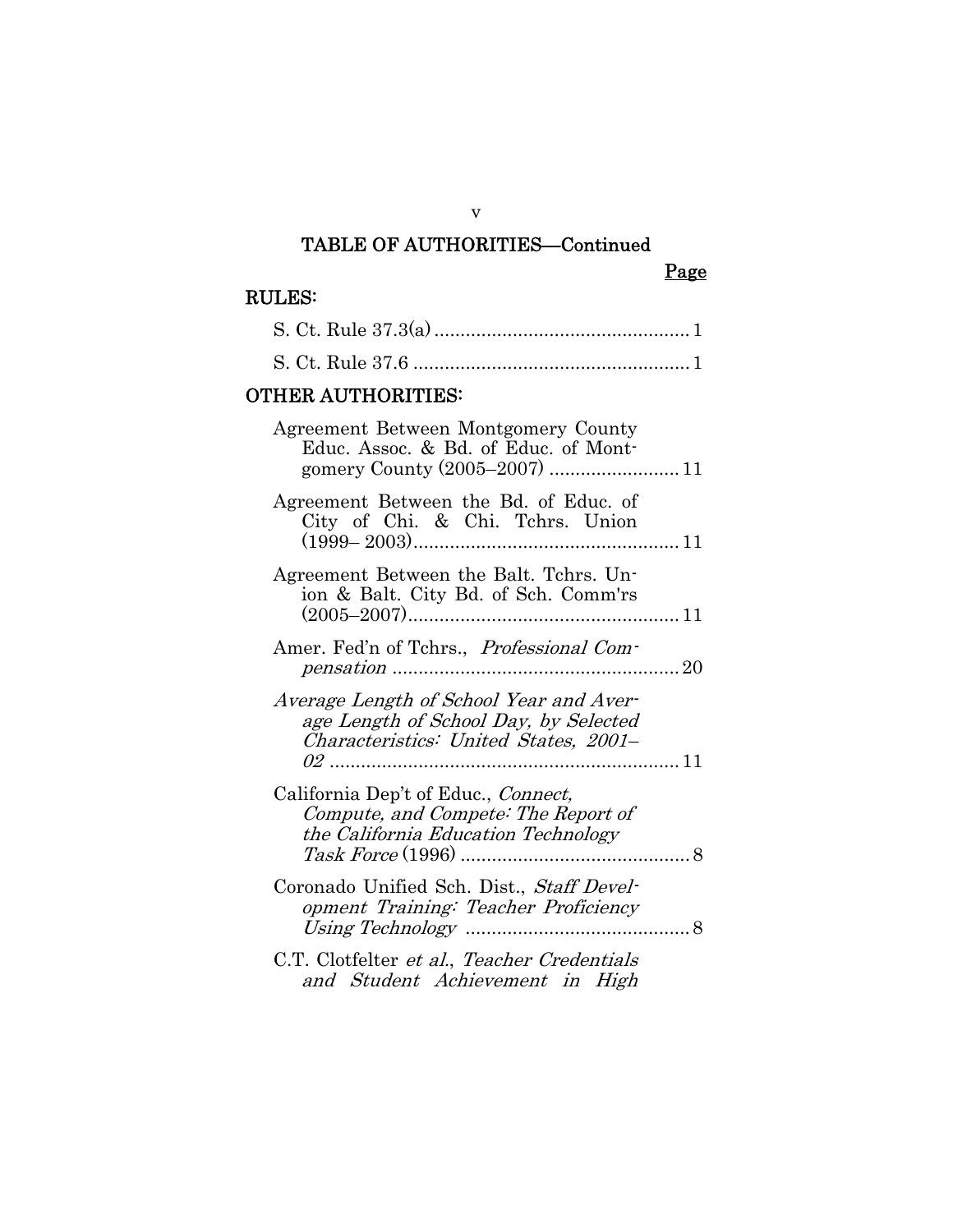## Page

| School: A Cross-Subject Analysis with<br>Student Fixed Effects (Urban Inst.,                                                                                      |  |
|-------------------------------------------------------------------------------------------------------------------------------------------------------------------|--|
| CTAC, Catalyst for Change: Pay for Per-<br>formance in Denver, Final Report                                                                                       |  |
| Charlotte Danielson, Mentoring Begin-<br>ning Teachers: The Case for Mentor-<br>ing, 6 Teaching and Change 251                                                    |  |
| Linda Darling-Hammond, Access to Qual-<br>ity Teaching: An Analysis of Inequali-<br>ties in California's Public Schools, 43<br>Santa Clara L. Rev. 1045 (2003) 10 |  |
| Denver Pub. Schs., <i>Professional Compen-</i>                                                                                                                    |  |
| Educ. Comm'n of States, State Collective<br>Bargaining Policies for Teachers,                                                                                     |  |
| Gary Emerling, Rhee Fires 98 School<br>Administrative Workers, Wash.                                                                                              |  |
| David N. Figlio & Lawrence W. Kenny,<br>Individual Teacher Incentives and<br><i>Student Performance</i> (Nat'l Bureau of                                          |  |
| Dan Goldhaber & Emily Anthony, Can<br>Teacher Quality Be Effectively As-<br>sessed? National Board Certification                                                  |  |

#### vi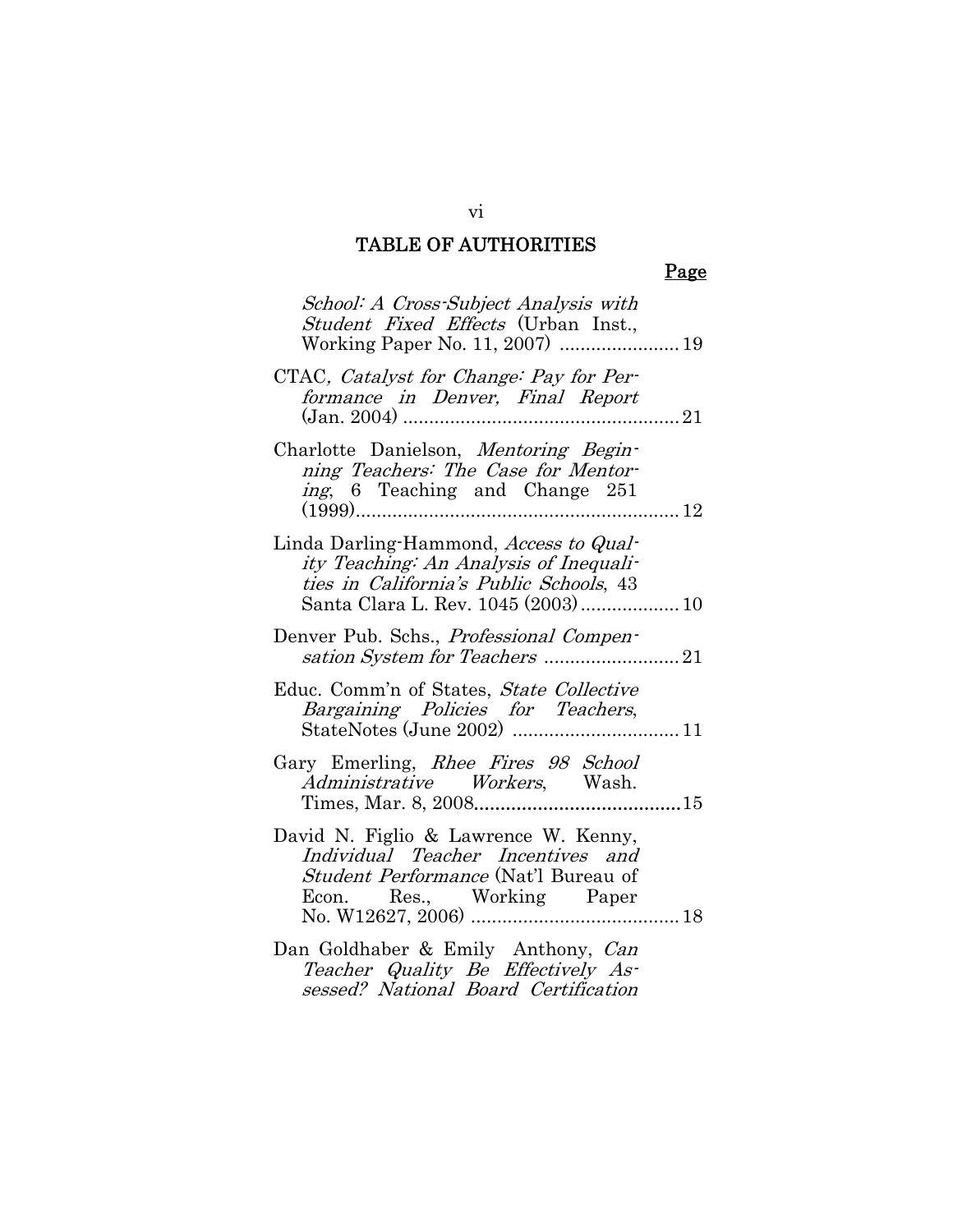## Page

| as a Signal of Effective Teaching, 81                                                                                                      |  |
|--------------------------------------------------------------------------------------------------------------------------------------------|--|
| Dan Goldhaber, Center for Amer. Pro-<br>gress, Teacher Pay Reforms: the Po-<br>litical Implications of Recent Research<br>$(2006)$<br>. 18 |  |
| Abby Goodnough, Vision for the Schools:<br>Overview; Mayor Sets Plan for Tight<br>Control Over City Schools, N.Y.                          |  |
| Eric A. Hanushek et al., The Market for<br>Teacher Quality 19 (Nat'l Bureau of<br>Econ. Res., Working Paper No. 11154,                     |  |
| Eric A. Hanushek <i>et al.</i> ,<br>Why Public Schools Lose Teachers,<br>39 J. Hum. Res. 326 (2004)  13, 18                                |  |
| Eric A. Hanushek and Steven G. Rivkin,<br>Pay, Working Conditions, and Teacher<br><i>Quality</i> , 17 The Future of Children 69            |  |
| D.N. Harris & T.R. Sass, Teacher Train-<br>ing, Teacher Quality and Student<br>Achievement (Urban Inst., Working                           |  |
| David M. Herszenhorn, Education Dept.<br>Hires 108 Local Supervisors, N.Y.                                                                 |  |
| Amy Hetzner, Cases Against Districts<br><i>Dropped</i> , Milwaukee J. Sentinel,                                                            |  |

vii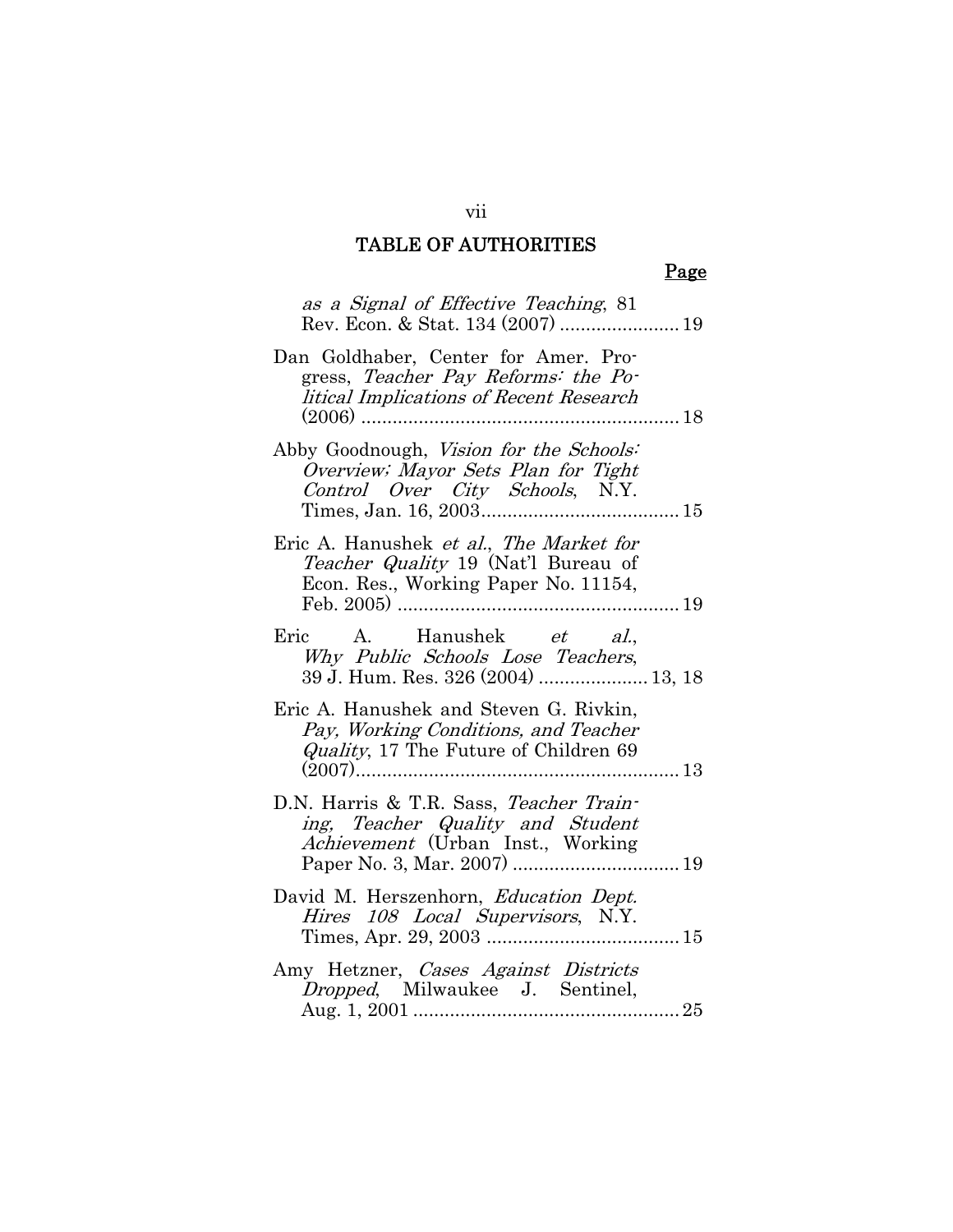## Page

| IEL, Leadership for Student Learning:<br>Reinventing the Principalship (Oct.                                                                                                                          |
|-------------------------------------------------------------------------------------------------------------------------------------------------------------------------------------------------------|
| Institute of Educ. Sciences, U.S. Dep't of<br>Educ., Highlights from PISA 2006:<br>Performance of U.S. 15-Year-Old Stu-<br>dents in Science and Mathematics Lit-<br>eracy in an International Context |
| Diane M. Juffras, Early Retirement In-<br>centive Programs: Are they Legal for<br>North Carolina Public Employers?, 33                                                                                |
| Marie Leech, Classrooms Hit Hardest by<br><i>Employee Cuts</i> , Birmingham News,                                                                                                                     |
| Steve Lyttle, <i>Effort to Improve Student</i><br>Academics, Char. Observer, May 13,                                                                                                                  |
| Merit Pay's Unintended Lesson,<br>St. Petersburg Times, Mar. 13, 2008 20                                                                                                                              |
| Minn. Dep't of Educ., <i>Quality Compensa</i>                                                                                                                                                         |
| NCES, <i>English Language Learner Stu-</i><br>dents in U.S. Public Schools: 1994 and                                                                                                                  |
| NCMST, Before It's Too Late: A Report to<br>the Nation from The National Com-<br>mission on Mathematics and Science<br>Teaching for the 21st Century (Sept.                                           |

viii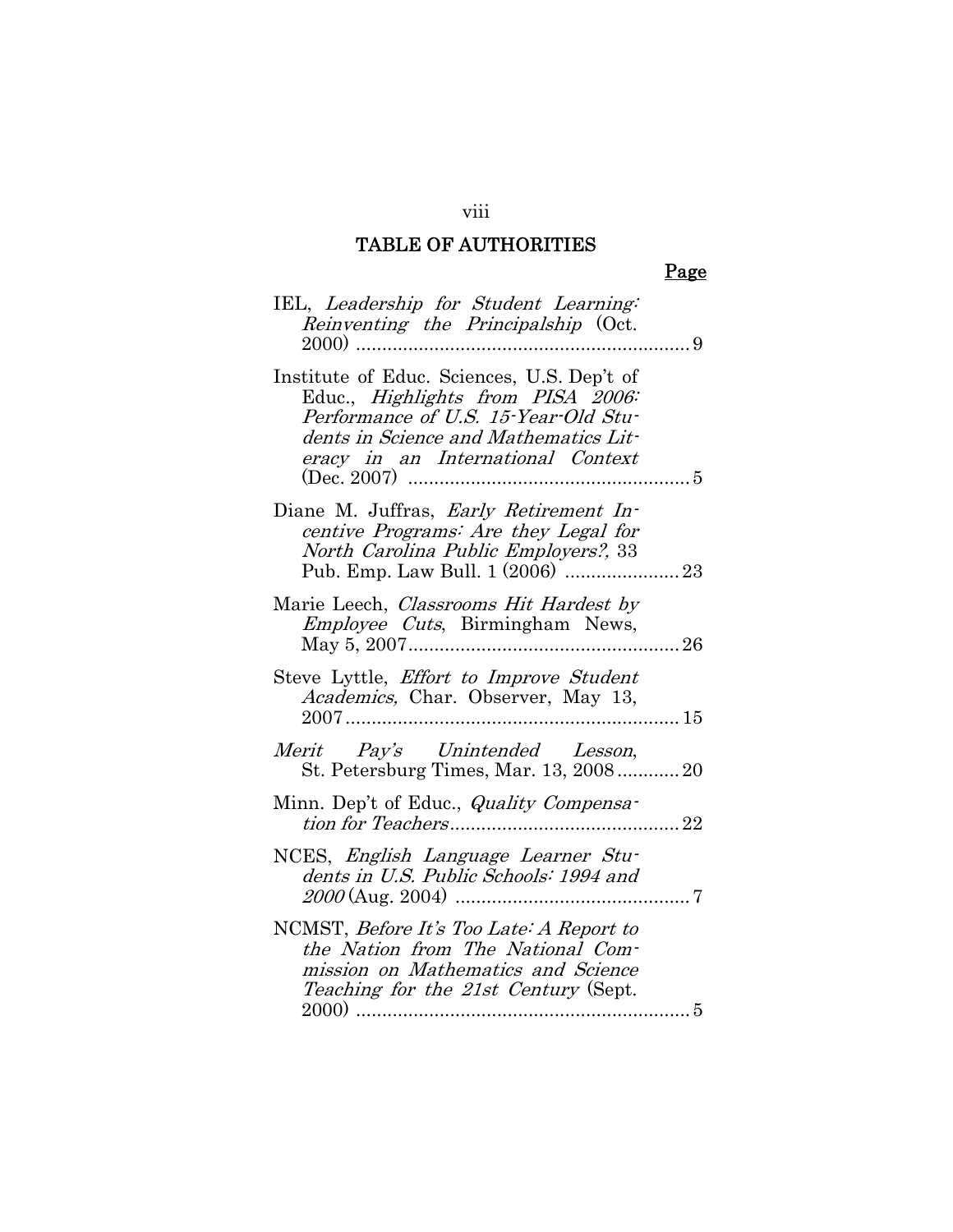## Page

| NCTAF, Reducing the Achievement Gap<br>Through District/Union Collaboration:<br>The Tale of Two School Districts, Na-<br>tional Comm'n on Teaching and Amer-                                  |
|-----------------------------------------------------------------------------------------------------------------------------------------------------------------------------------------------|
|                                                                                                                                                                                               |
| NGA Center for Best Practices, Improv-<br>ing Teaching and Learning by Improv-<br><i>ing School Leadership</i>                                                                                |
| Russell W. Rumberger & Katherine A.<br>Larson, Student Mobility and the In-<br>creased Risk of High School Dropout,                                                                           |
| W.L. Sanders & J.C. Rivers, Cumulative<br>and Residual Effects of Teachers on<br>Future Student Academic Achieve-<br>ment (Knoxville: Univ. of Tenn. Value-<br>Added Research Assessment Ctr. |
| South Carolina Dep't of Educ., Teacher<br>Technology Proficiency (Proviso 1.25) 8                                                                                                             |
| SEF, A New Majority: Low Income Stu-<br>dents in the South's Public Schools,                                                                                                                  |
| Kris Sherman, Budget OK for Tacoma<br><i>Schools</i> , Tacoma News Trib.,                                                                                                                     |
| Lewis C. Solomon et al., NIET,<br>The Effectiveness of the Teacher Ad-                                                                                                                        |

ix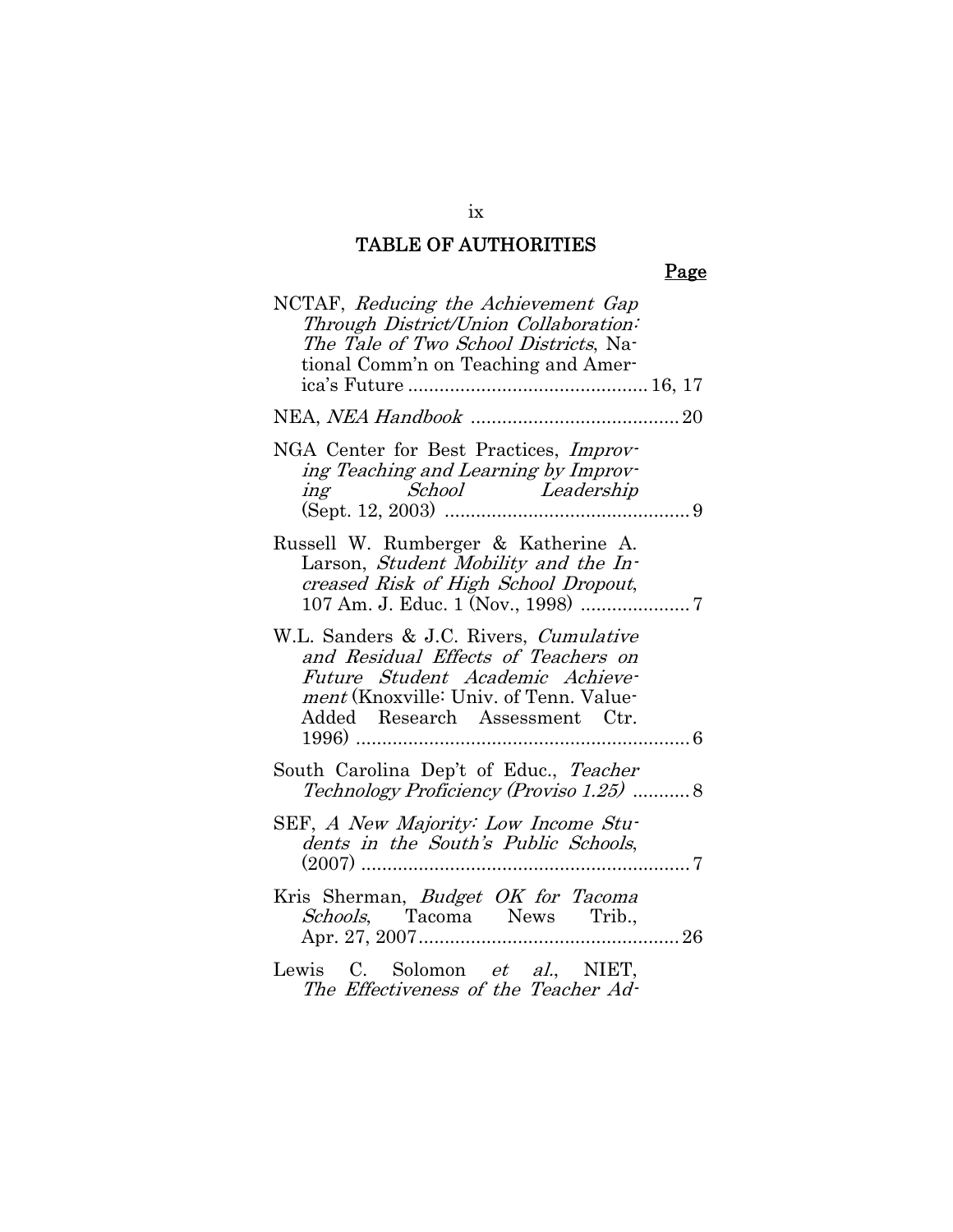## Page

| <i>vancement Program</i> (revised Apr.                                                                                                               |
|------------------------------------------------------------------------------------------------------------------------------------------------------|
| Matthew G. Springer & Michael J. Pod-<br>gursky, NCPI, Teacher Performance                                                                           |
| Terrence Stutz, Many Texas School Dis-<br>tricts Reject Merit Pay for Teachers,<br>Dallas Morning News, Mar. 10, 2008 20                             |
| Jill Tucker, <i>Layoff Notices Set to Hit</i><br>Teachers' Mailboxes, S.F. Chron.,                                                                   |
| UFT, UFT: DOE "Misguided" to Seek to<br>Use Test Scores to Judge Teachers                                                                            |
| U.S. Dep't of Educ., Teacher Shortage Ar-<br>eas Nationwide Listing 1990–91                                                                          |
| Amy Vogt, <i>AASA Releases Study of the</i><br>American School Superintendency                                                                       |
| Sandy Watson <i>et al., English Language</i><br>Learner Representation in Teacher<br>Education Textbooks: A Null Curricu-                            |
| Nancy Zuckerbrod, School Officials Ex-<br>pecting Cuts Due to Downturn in<br><i>Economy</i> , San Diego Union Trib., Feb.<br>$11, 2008 \dots 12, 26$ |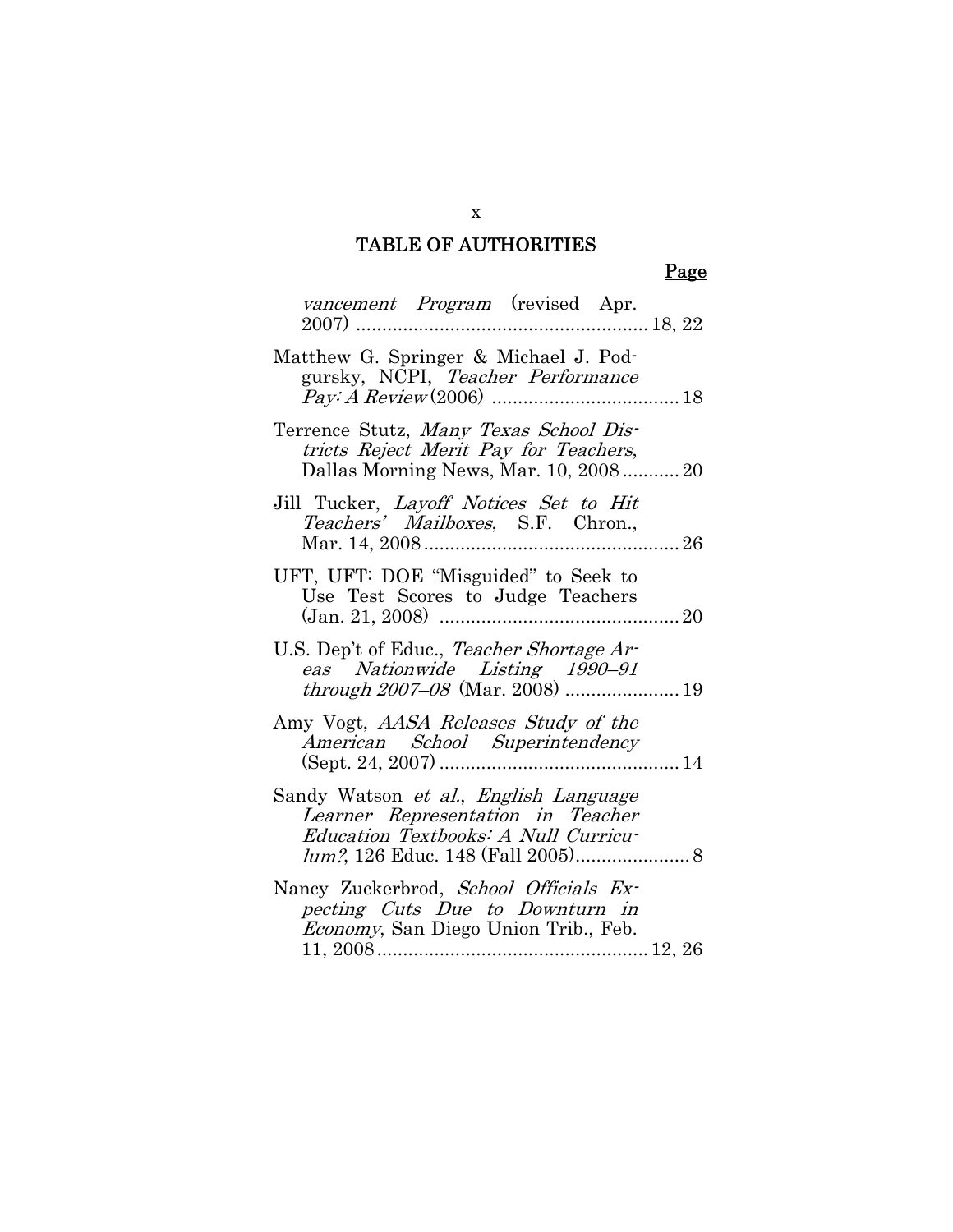#### STATEMENT OF INTEREST OF AMICUS CURIAE

The National School Boards Association ("NSBA") is a not-for-profit federation of state school board associations from throughout the United States, the Hawaii State Board of Education and the Board of Education of the U.S. Virgin Islands. NSBA and the members of its federation together currently represent the over 95,000 school-board members who govern some 14,000 local school districts employing almost 6.4 million people.1

NSBA's mission is to foster excellence and equity in public education through school-board leadership. As part of its mission, NSBA supports the reasonable application of anti-discrimination laws that balance the rights of public school employees with the educational and fiscal challenges facing public schools.

In this case, NSBA seeks to provide the Court with concrete examples of employment decisions faced by public school districts in which a rule that placed the burden on employers to prove a reasonable factor other than age ("RFOA") in a suit brought under the Age Discrimination in Employment Act, 29 U.S.C. § 623 ("ADEA"), would hamper school districts' ability to accomplish their educational mission. School districts employ a variety of sensible employment criteria that are designed to improve educational achievement. When such a RFOA may have a disproportionate impact on workers over 40 years of

l

<sup>1</sup> Pursuant to Supreme Court Rule 37.6, we note that no part of this brief was authored by counsel for any party, and no person or entity other than amicus curiae, its members, or its counsel made a monetary contribution to the preparation or submission of the brief. This brief is filed with the written consent of all parties pursuant to Rule  $37.3(a)$ ; the requisite consent letters have been filed with the Clerk of this Court.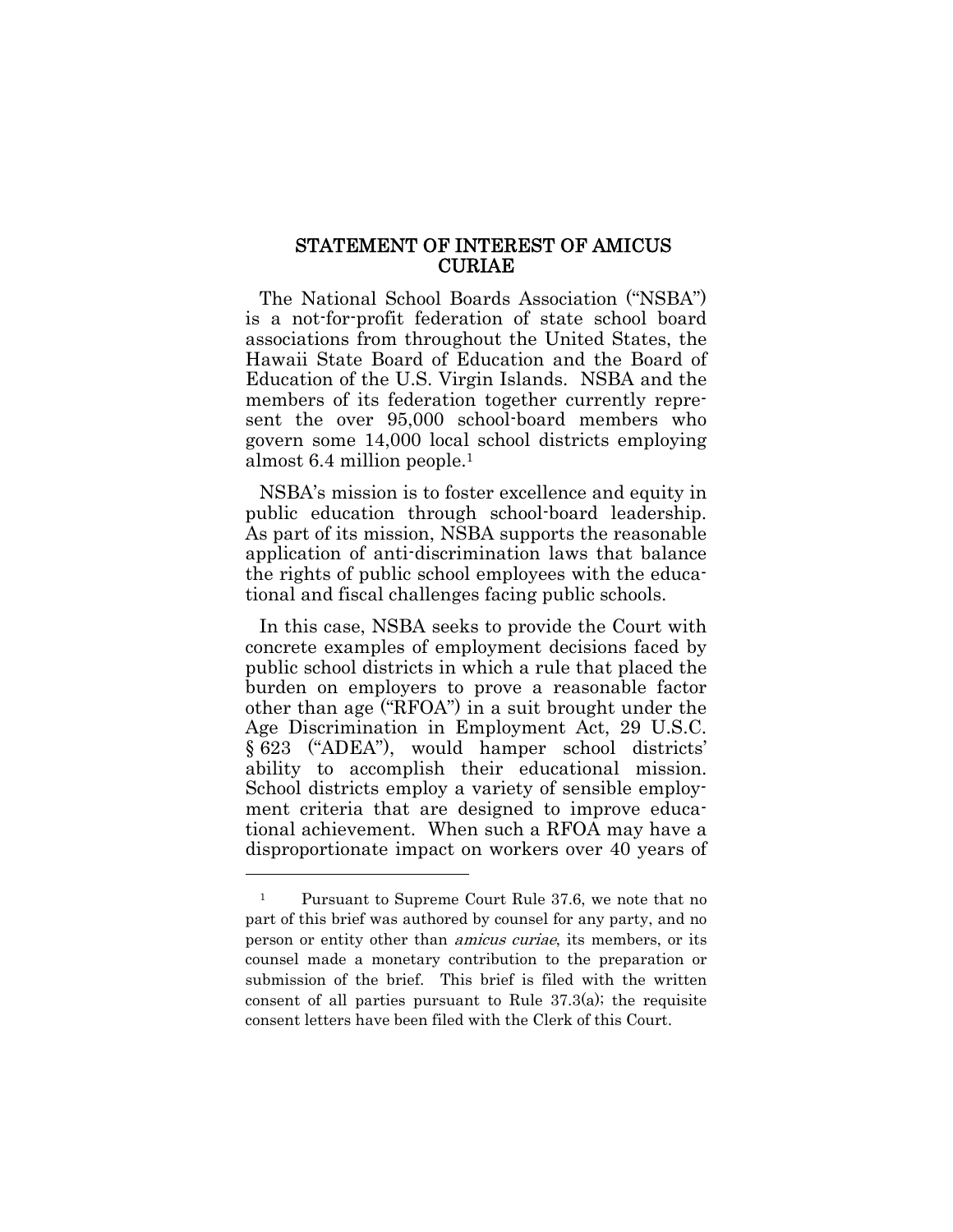age, school districts should not be required to create a record that they have eliminated every possibility of age discrimination.

#### SUMMARY OF ARGUMENT

The Second Circuit correctly concluded that the "business necessity" test is irrelevant to ADEA analysis, and that the ADEA does not place on employers the burden of demonstrating that common and necessary employment criteria are reasonable. For our nation's public school districts it is particularly important that employers not bear these burdens. To shift the burden to school districts would undermine a variety of employment practices critical to the success of America's schools.

Public education today embraces challenges that require schools to hire, reward, retain and effectively deploy the teachers and administrators with the skills needed to best promote learning. Schools today must prepare students to compete in a global marketplace. Moreover, they serve an increasingly diverse student population, including many students from low-income or immigrant households and many who may not speak English as their first language. Schools must also serve the wide variety of special needs presented by children with disabilities pursuant to the Individuals with Disabilities Education Act. Finally, schools must educate all children to a higher level in an environment characterized by rapid technological change.

The employment practices necessary to meet these challenges sometimes may disproportionately affect older employees. Some such clearly appropriate employment criteria focus on particular skills and training and thus may favor more recent educationschool graduates. For example, the skills necessary to educate students who do not speak English as their first language are more apt to be provided in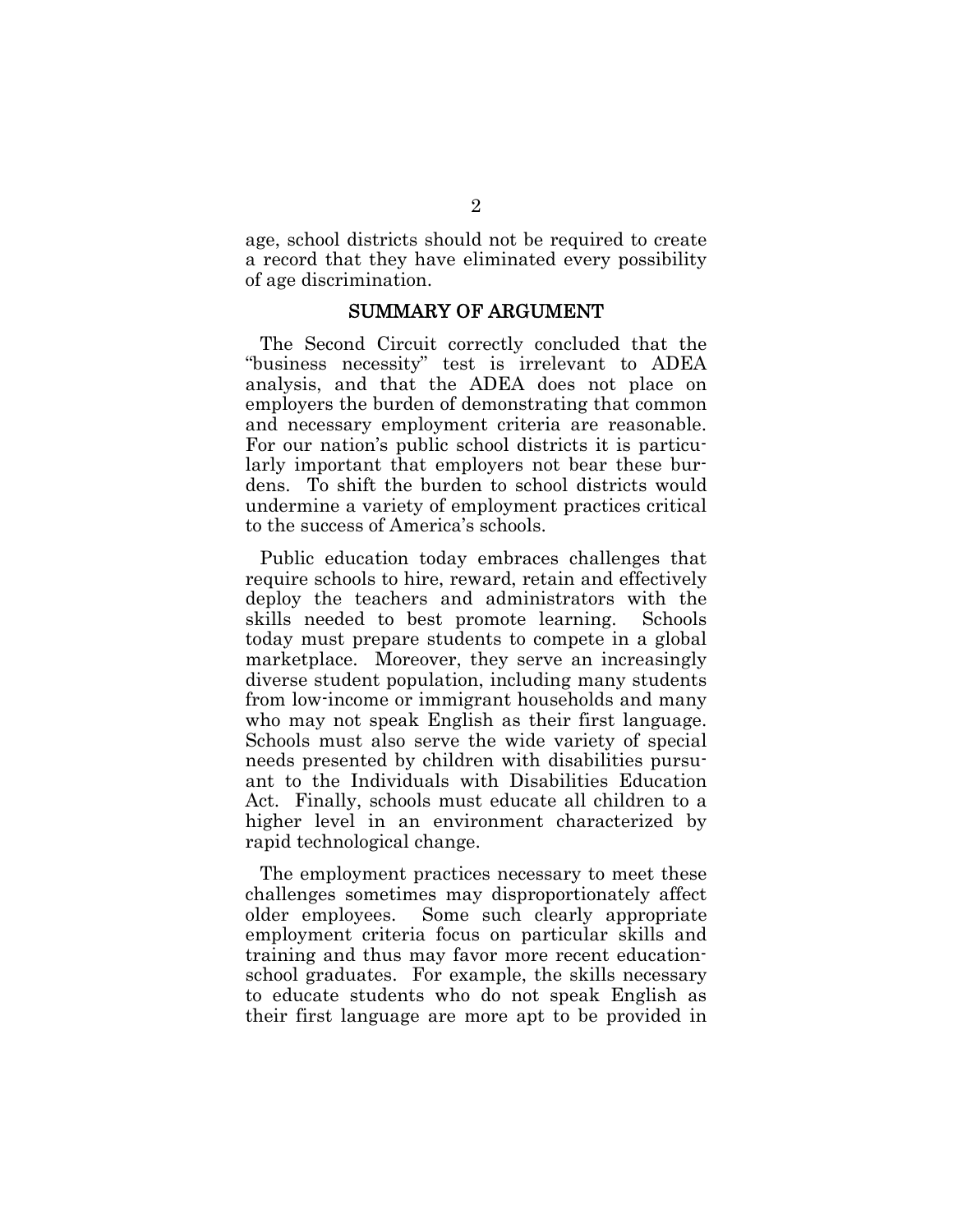teacher training programs today than was true in the past. Other policies that seek to place the best teachers in the schools where they are most needed may disproportionately affect older employees because of the expertise that they have gained through experience. School districts today that are undertaking reorganizations to improve academic achievement at a particular school, or district-wide; are experimenting with incentive pay programs to attract and retain the best personnel where they are most needed; or are required by shrinking budgets to employ a reduction-in-force, all require flexibility in being able to adopt reasonable employment practices to attract and retain the best educators.

Placing the burden of proof in disparate impact cases under the ADEA on school districts to prove that every employment criteria they use is reasonable would impose significant additional costs on school districts and deter necessary, appropriate and sometimes legally mandated reforms and innovations. For these reasons, NSBA urges the Court to affirm the decision below.

#### ARGUMENT

#### I. AMERICAN PUBLIC SCHOOLS FACE UNPRECEDENTED CHALLENGES IN REACHING IMPORTANT EDUCATIONAL GOALS.

Our nation's public schools aspire to prepare American citizens for success in an increasingly competitive global marketplace. Such preparation today requires elementary and secondary schools to equip students with skills to succeed in college or other post-secondary education. To meet the challenges of the 21st Century, our public schools are raising the bar for all students. At the same time, public school systems also face unprecedented challenges ranging from the diverse educational and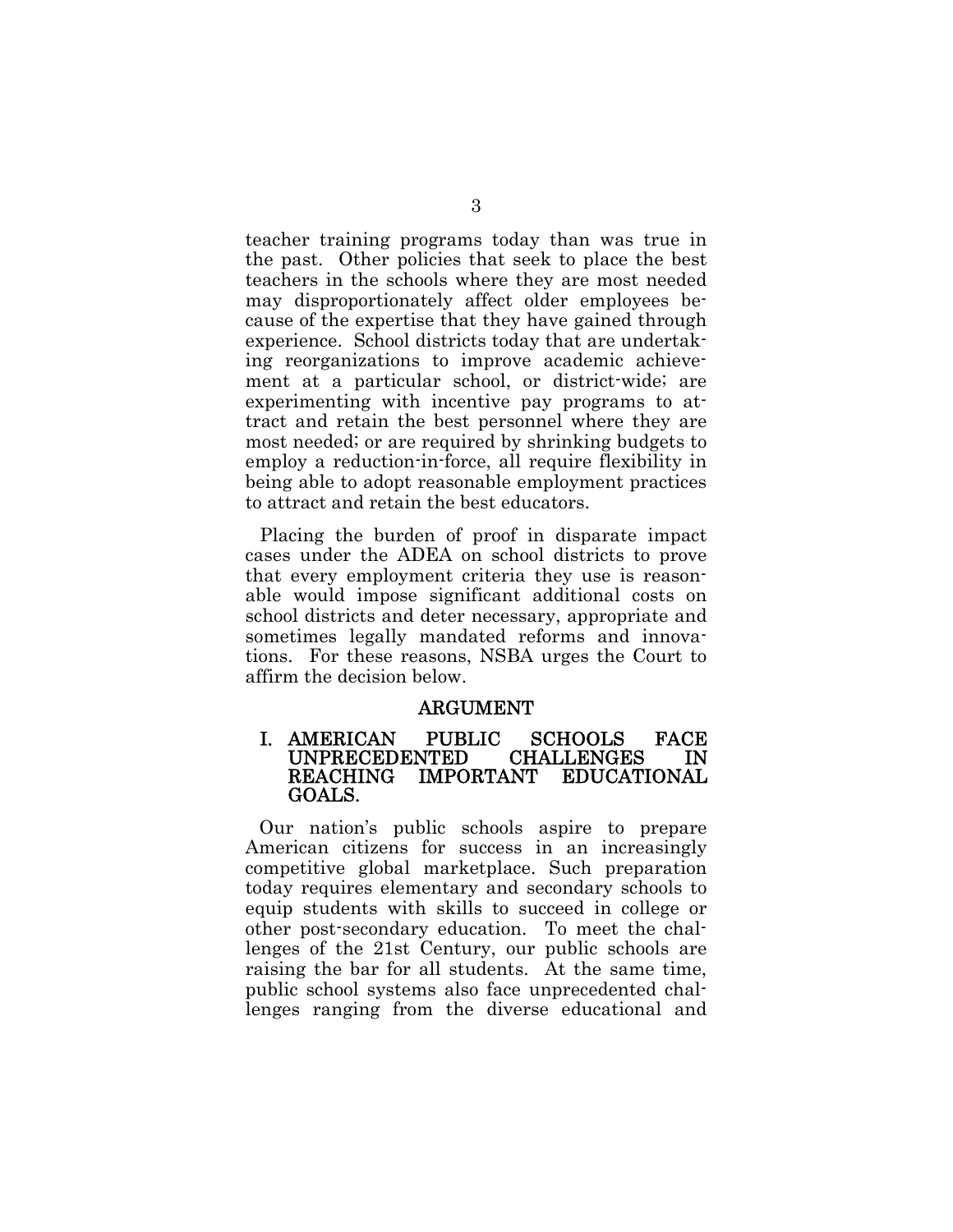linguistic needs of their students to the rapidly evolving nature of the skills that students must master. Public schools today are intensely focused on providing students from all backgrounds with an education that will prepare them to compete in a global market. In addition, our schools ensure that children with special needs receive a free appropriate public education through individualized education programs. In this environment, the success of American public schools depends in significant part on the ability to efficiently implement reasonable employment policies and practices.

School districts' efforts to raise the bar for all students have been given additional urgency by requirements of federal law. In particular, the No Child Left Behind Act of 2001, 20 U.S.C. § 6301 et seq. ("NCLB"), not only requires annual testing of all students with the goal of 100 percent proficiency by 2014, but it also imposes sanctions for certain schools and school districts, including a variety of employment-related measures that require, for example, replacing staff in such schools. In addition, NCLB requires public school teachers to be or become "highly qualified" and requires that qualified and experienced teachers be fairly distributed within each school district. And the Individuals with Disabilities Education Act, 20 U.S.C. § 1400 et seq., requires individualized educational programs for disabled students that can require school districts to employ teachers and staff with a wide range of specialized training.

Part of the impetus for NCLB was the widespread belief that public schools today must do more than ever before. The United States government, American businesses, and our public school districts themselves all recognize that the marketplace and workplace are now global, and the ability to compete internationally requires that students be prepared to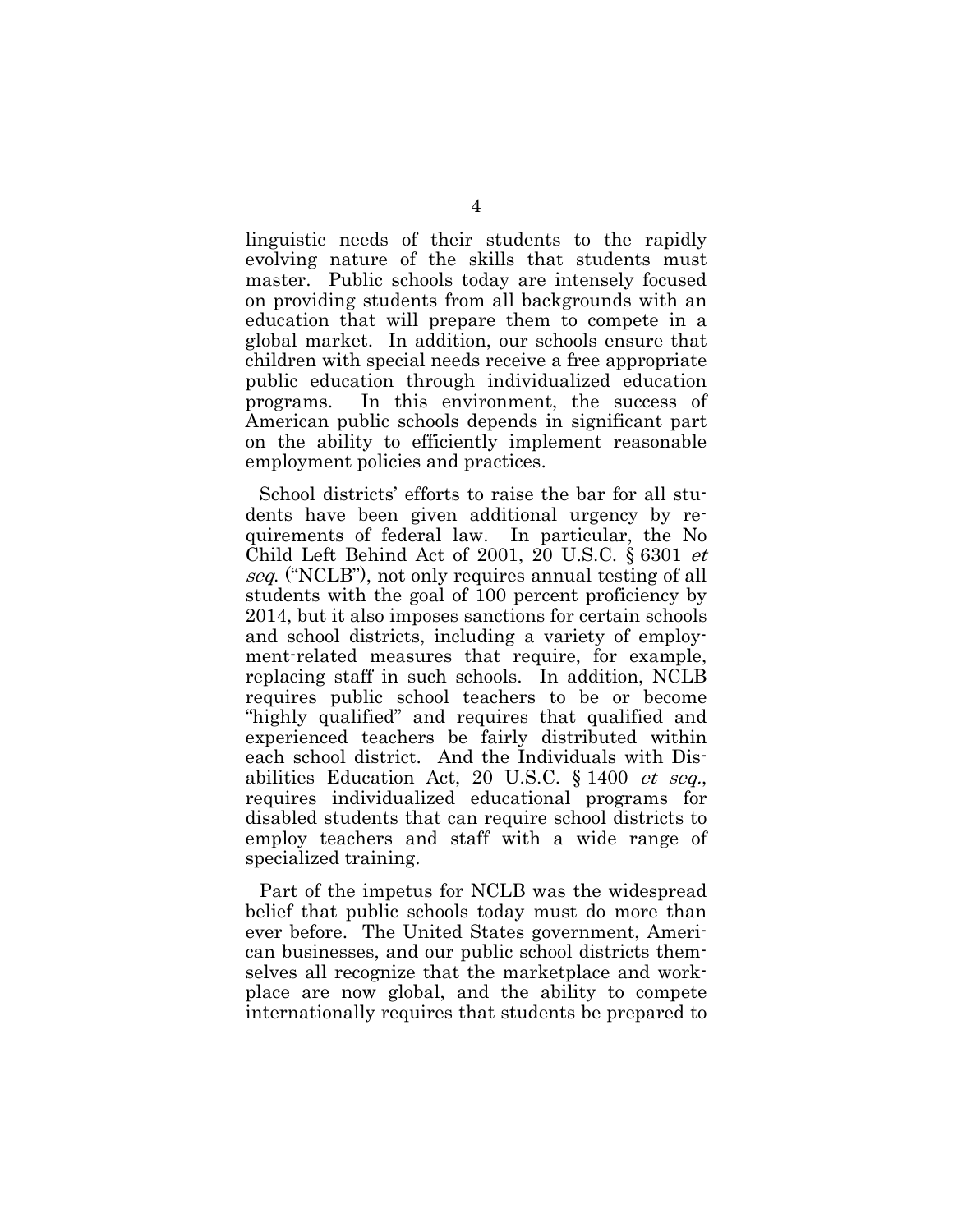succeed in college. See, e.g., NCMST, Before It's Too Late: A Report to the Nation from The National Commission on Mathematics and Science Teaching for the 21st Century 11–13 (Sept. 2000), available at http://www.ed.gov/inits/Math/glenn/report.pdf. The challenge is substantial, especially in preparing all students to succeed at the level required in mathematics and science.2

Even as the goals of public education are raised, a number of unprecedented challenges also are arising. First, public schools face a rapidly changing student population. The number of minority and immigrant students grows annually. An increasing percentage of American students are not native English speakers. Therefore, teachers must have specialized knowledge and training to teach increasing numbers of students who are English language learners ("ELLs"). Many public schools also serve a growing number of children from low-income families, and some of these students have particular educational needs associated with poverty.

Furthermore, even as standards are raised and educational needs increase, the areas that a sound public education must address continue to expand. As a number of schools and school districts have already recognized, technology has become increasingly important in the workplace, and as such it is vital that schools incorporate computer-based and computer-related learning into their curriculum.

<sup>&</sup>lt;sup>2</sup> In a 2006 study that compared 57 countries, 15-year-old students in the United States performed below international averages in science and mathematics literacy. Institute of Educ. Sciences, U.S. Dep't of Educ., Highlights from PISA 2006: Performance of U.S. 15-Year-Old Students in Science and Mathematics Literacy in an International Context iii–iv (December 2007), available at http://nces.ed.gov/pubs2008/ 2008016.pdf.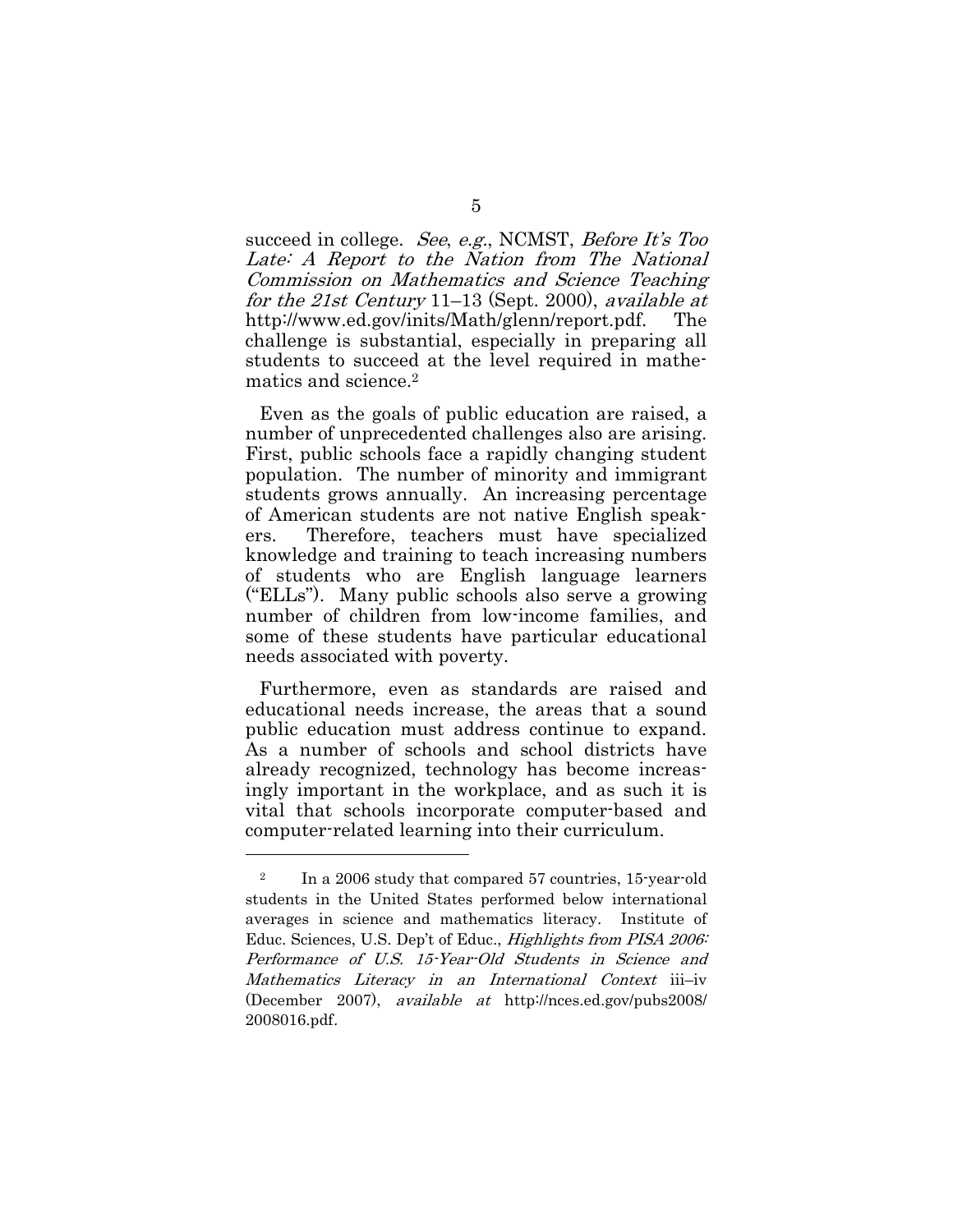American schools and school districts, therefore, must retain the ability to hire and retain teachers and administrators who have the complex mix of skills necessary to cope with this unprecedented combination of challenges. They should not be hamstrung by a requirement that they be prepared to defend the business necessity or reasonableness of routine employment decisions that for a variety of reasons might have a disparate impact on older workers.

II. THE SUCCESS OF OUR NATION'S PUBLIC SCHOOLS DEPENDS ON FLEXIBLE POLICIES AND PRACTICES FOR HIRING AND RETAINING SUPERIOR TEACHERS, ADMINISTRATORS, AND STAFF, AND SOME OF THESE, WHILE CLEARLY NECESSARY, REASONABLE, AND UNEXCEPTIONABLE, MAY DISPRO-PORTIONATELY IMPACT OLDER EMPLOYEES.

Highly effective teachers and administrators are central to adequately prepare students for college and for competition in the global marketplace.3 Both hiring employees who possess the skills critical to promoting educational success and making sure the most effective teachers and administrators are working in schools where the needs are greatest often require reasonable practices that may disproportionately affect older workers. Such situations

<sup>3</sup> Research shows that students who are assigned to effective teachers have significantly higher achievement and gains in achievement than those who are assigned to ineffective teachers. See generally W.L. Sanders & J.C. Rivers, Cumulative and Residual Effects of Teachers on Future Student Academic Achievement (Knoxville: Univ. of Tenn. Value-Added Research and Assessment Center 1996), available at http://www .heartland.org/pdf/21803a.pdf.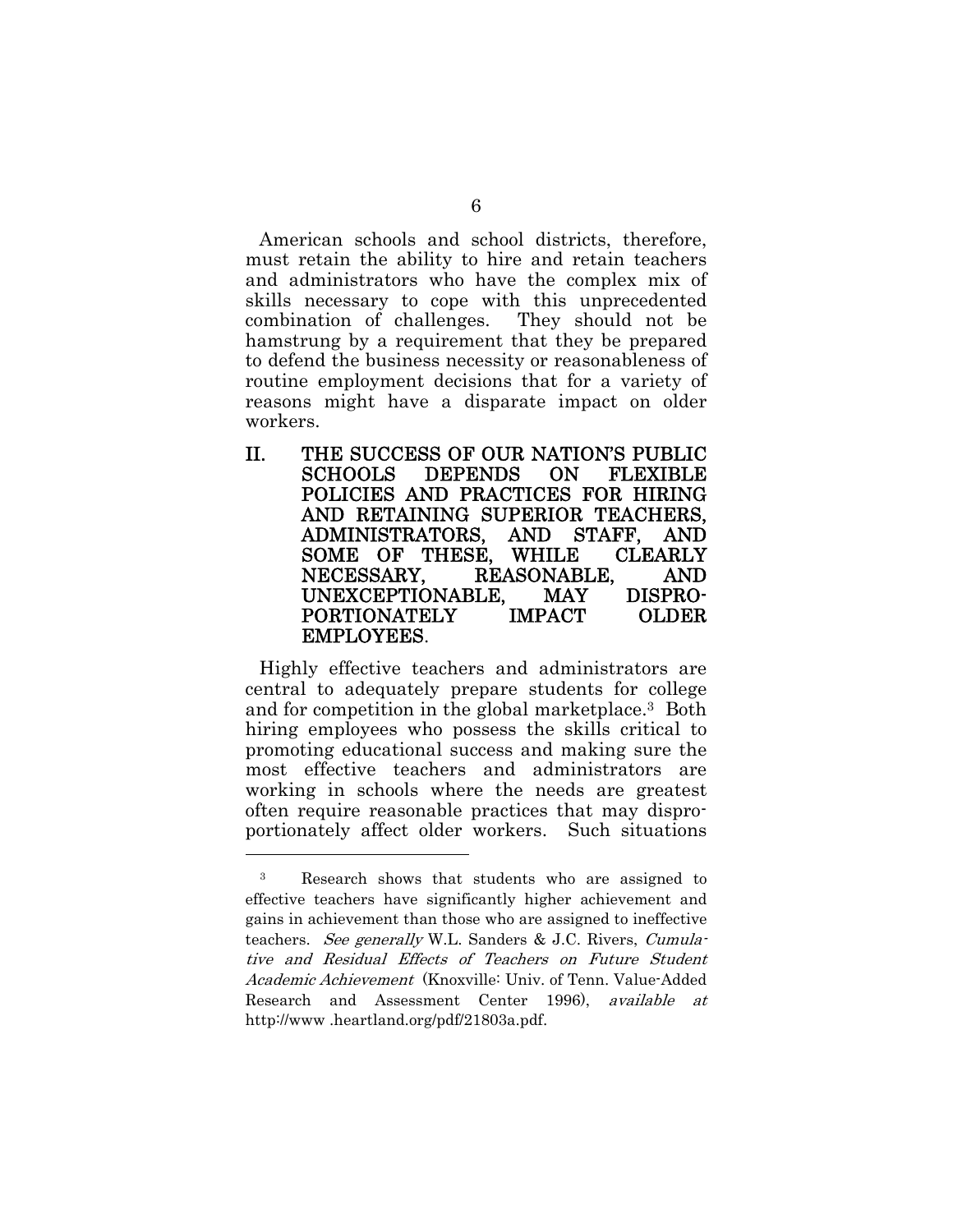include reorganizations, either educationally driven or legally mandated; teacher reassignments; incentive pay systems designed to reward the most effective teachers; early retirement programs; and reductions in force.

#### A. Policies Requiring the Training and Skills Required of Highly Effective Teachers and Administrators Today Are Likely to Have Incidental Adverse Effects on Older Employees.

For several reasons, some policies designed to target the teachers and administrators best suited to meet current educational challenges may disproportionately affect older workers.

1. Relatively recent graduates of education schools may be more likely to have adequate training to teach the growing numbers of public school students with special needs. Education programs that teach the specific skills and techniques unique to the needs of low-income, ELL, and mobile students best prepare teachers to help those growing groups of students. 4

l

<sup>4</sup> See SEF, A New Majority: Low Income Students in the South's Public Schools, 8–9 (2007), available at http://www.sefatl.org/pdf/A%20New%20Majority%20ReportFin al.pdf (noting recent dramatic rise in poor students in the South and other regions of the United States); NCES, *English Lan*guage Learner Students in U.S. Public Schools: 1994 and 2000 (Aug. 2004), available at http://nces.ed.gov/pubs2004/ 2004035.pdf (documenting recent rise in the number of ELL students in public schools since the 1990s); Russell W. Rumberger & Katherine A. Larson, Student Mobility and the Increased Risk of High School Dropout, 107 Am. J. Educ. 1, 1–2 (Nov. 1998) (describing recent increase in student mobility).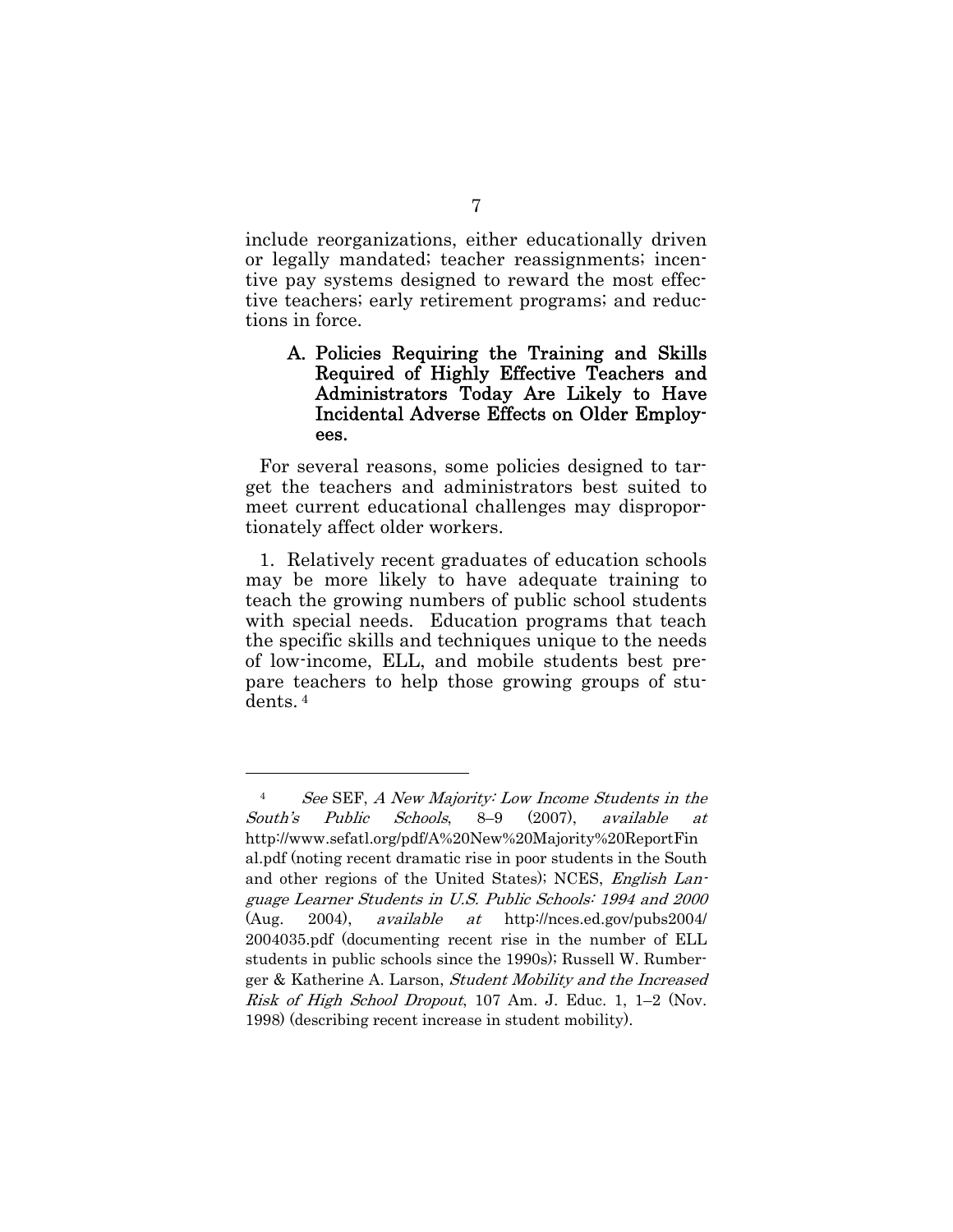For example, today school districts need to hire more teachers trained to deal with the rapid increases in the number of ELL students in American classrooms. Currently, although 41 percent of teachers in the United States have had ELL students in their classrooms, only 13 percent of those teachers reported receiving any instruction or professional development on the education of ELLs. Sandy Watson et al., English Language Learner Representation in Teacher Education Textbooks: A Null Curriculum?, 126 Educ. 148, 148 (Fall 2005). For teachers to be prepared to teach ELL students, they must receive systematic training on practical issues concerning ELLs. See id. at 148–49. While experienced teachers have opportunities to undergo such training, many elect not to do so.

Second, recent graduates may be more likely to have the necessary skills to teach technology and to teach with technology. It is vital that schools incorporate computer-based and computer-related learning into their curriculum. See California Dep't of Educ., Connect, Compute, and Compete: The Report of the California Education Technology Task Force 12 (1996). As a result, several states have begun to require school districts to introduce standards that measure and ensure certain technological proficiencies for teachers. See, e.g., South Carolina Dep't of Educ., Teacher Technology Proficiency (Proviso 1.25), http://ed.sc.gov/agency/offices/tech/teachprofprov/ind ex.html; Coronado Unified School District, Staff Development Training: Teacher Proficiency Using Technology, http://www.coronado.k12.ca.us/technol ogy/teacherprof.htm.

Third, finding the best school administrators to meet contemporary educational challenges may also require reasonable and objective job criteria that could disproportionately affect older workers. School principals, for example, play an important role in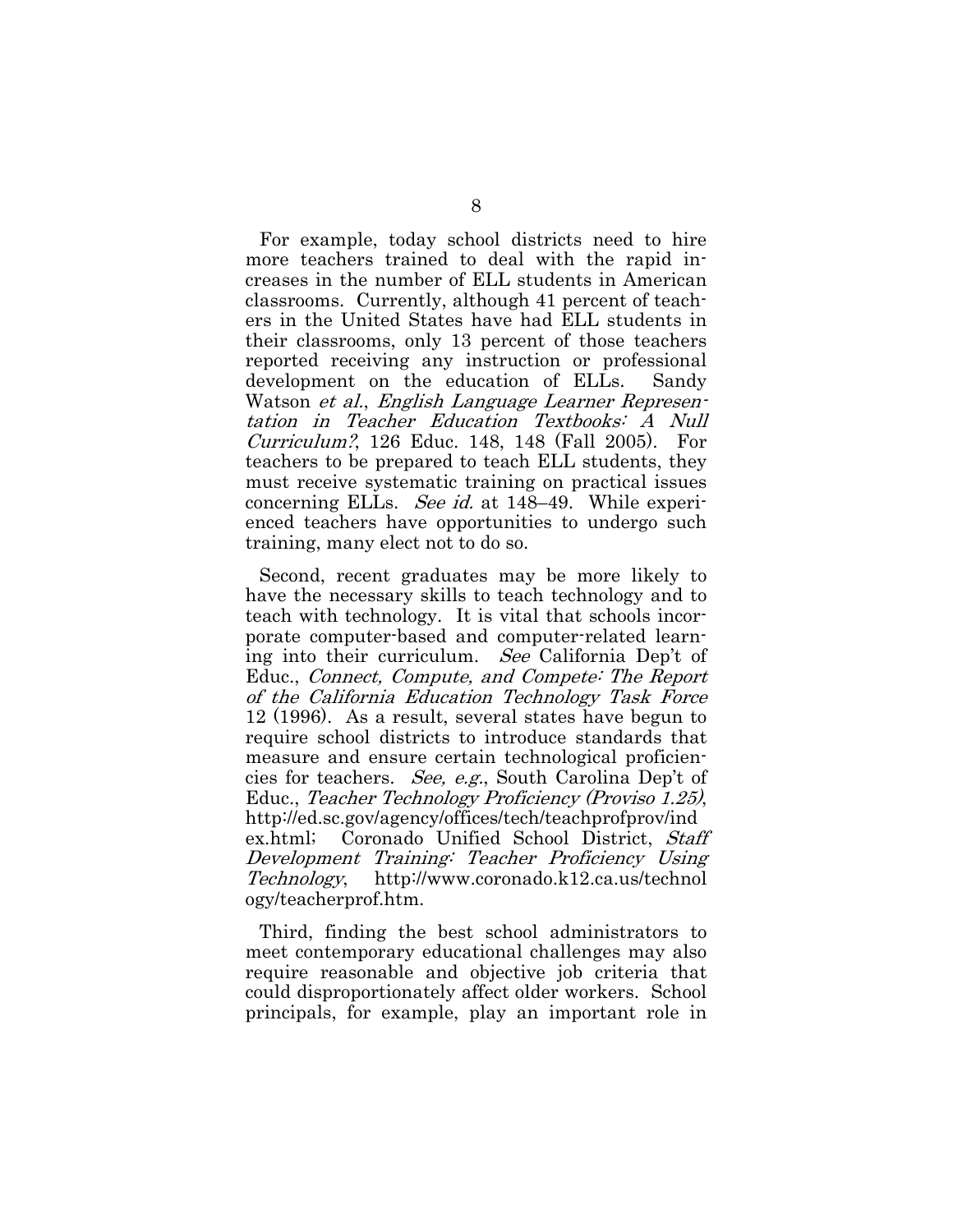teaching and learning. See NGA Center for Best Practices, Improving Teaching and Learning by Improving School Leadership 1 (Sept. 12, 2003), http://www.nga.org/cda/files/091203LEADERSHIP.p df ("Improving Teaching and Learning"). Superintendents are increasingly aware, however, that many principals today are not adequately trained to handle the "changing nature of the principalship." Id.; see also IEL, Leadership for Student Learning: Reinventing the Principalship 2 (October 2000), available at http://www.iel.org/programs/21st/reports/princpal. pdf. Specifically, school principals, who were traditionally expected to perform primarily managerial and political roles, are now being called upon to serve as entrepreneurs, organizers, and instructional leaders, as well. Improving Teaching and Learning at 2.

 2. NCLB required school districts, by the 2005–06 school year, to have "highly qualified teachers," as defined by the Act, teaching all core academic subjects in each public elementary school and secondary school. 20 U.S.C.  $\frac{$8319(a)(2)(A)}{A}$ . NCLB itself set out certain criteria by which states were to define "highly qualified" teachers. Although there are slightly different requirements for new and experienced teachers, in general NCLB requires a teacher's qualifications to be assessed under three essential criteria: whether a teacher has obtained a bachelor's degree or better in the subject taught; whether the teacher has obtained full state teacher certification; and whether the teacher has otherwise demonstrated knowledge in the subjects taught. 20 U.S.C. § 7801(23).

Under NCLB, most new teachers coming out of teacher education programs should be deemed "highly qualified." NCLB allows states to adopt higher standards or more demanding teacher qualifications than the federal ones, but states may not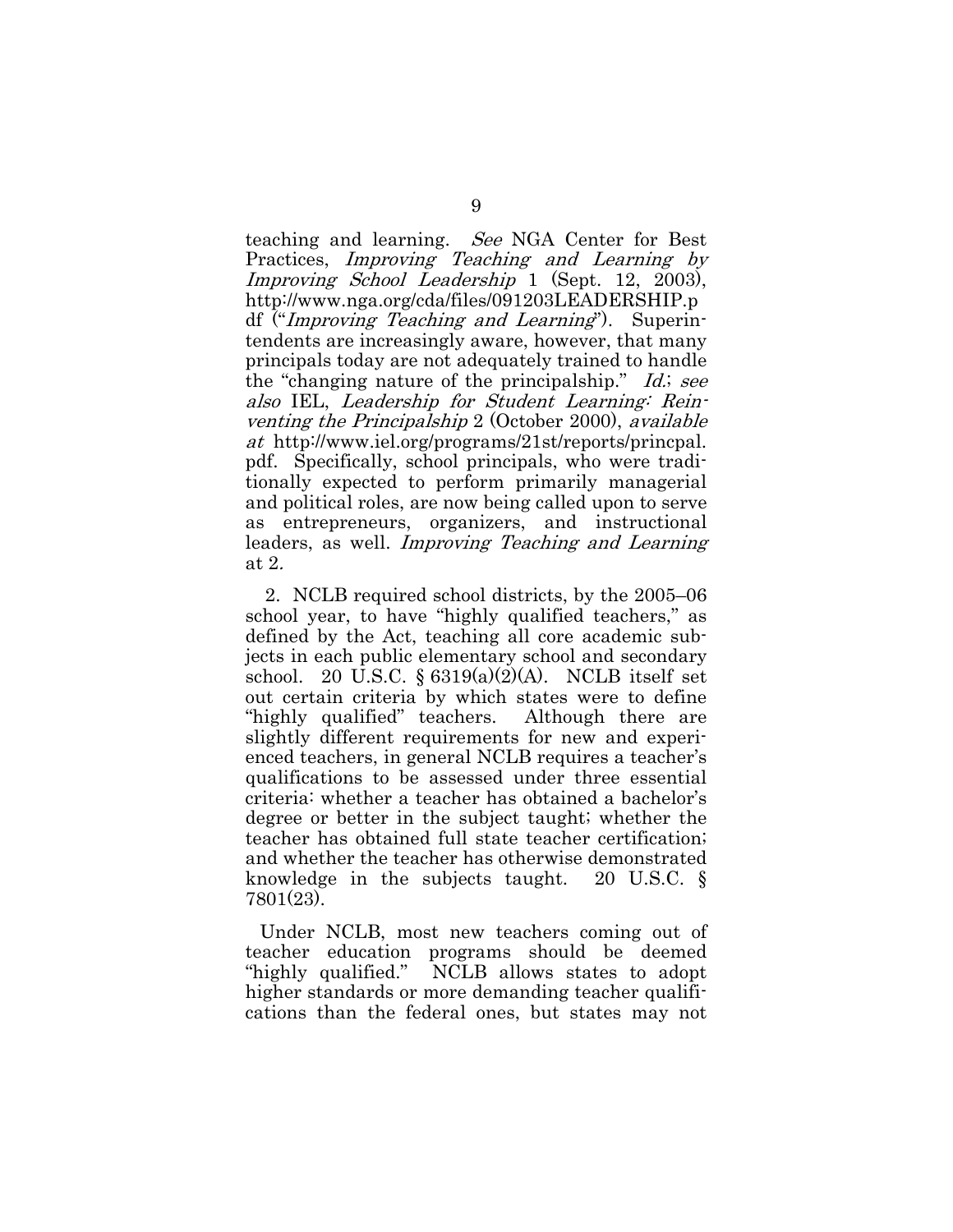adopt standards below those established in NCLB. 20 U.S.C.  $\S 6319(a)(2)$ . Some states have benefited from this flexibility. Recent research has shown that, to be effective, teachers must understand the information they are expected to teach (which NCLB emphasizes) and must also be comfortable with a range of pedagogical techniques for conveying that information to students. Linda Darling-Hammond, Access to Quality Teaching: An Analysis of Inequalities in California's Public Schools, 43 Santa Clara L. Rev. 1045, 1054 (2003). Additionally, teachers must be able to adapt to the changing needs of public school populations, including developing populations of immigrant, special needs and ELL students. Id. at 1059. States like California, Nevada, and Illinois have adopted teacher-qualification standards that incorporate these critical skills. See, e.g., Cal. Educ. Code § 44259; Ill. Admin. Code tit. 25 § 25.25; Nev. Admin. Code § 391 *et seq.* 

While school administrators have always sought to ensure that the teachers in their district had the necessary skills to meet students' needs, these new NCLB standards for highly-qualified teachers give the task a particular urgency. Since 2001, school administrators have had to take a hard look at their workforces to determine whether those teachers already in the classroom satisfy the new requirements. Inevitably, some teachers do not have the necessary background or experience to meet the NCLB-based standards. When that occurs, administrators face two options. They can either replace the current teacher with another teacher, who may well be newly-credentialed and thus already-trained, or they can provide additional training to the current teacher. The choice may turn on the dual pressures of time and budget.

Time pressure comes in two main forms. First, students' needs are immediate and cannot go unmet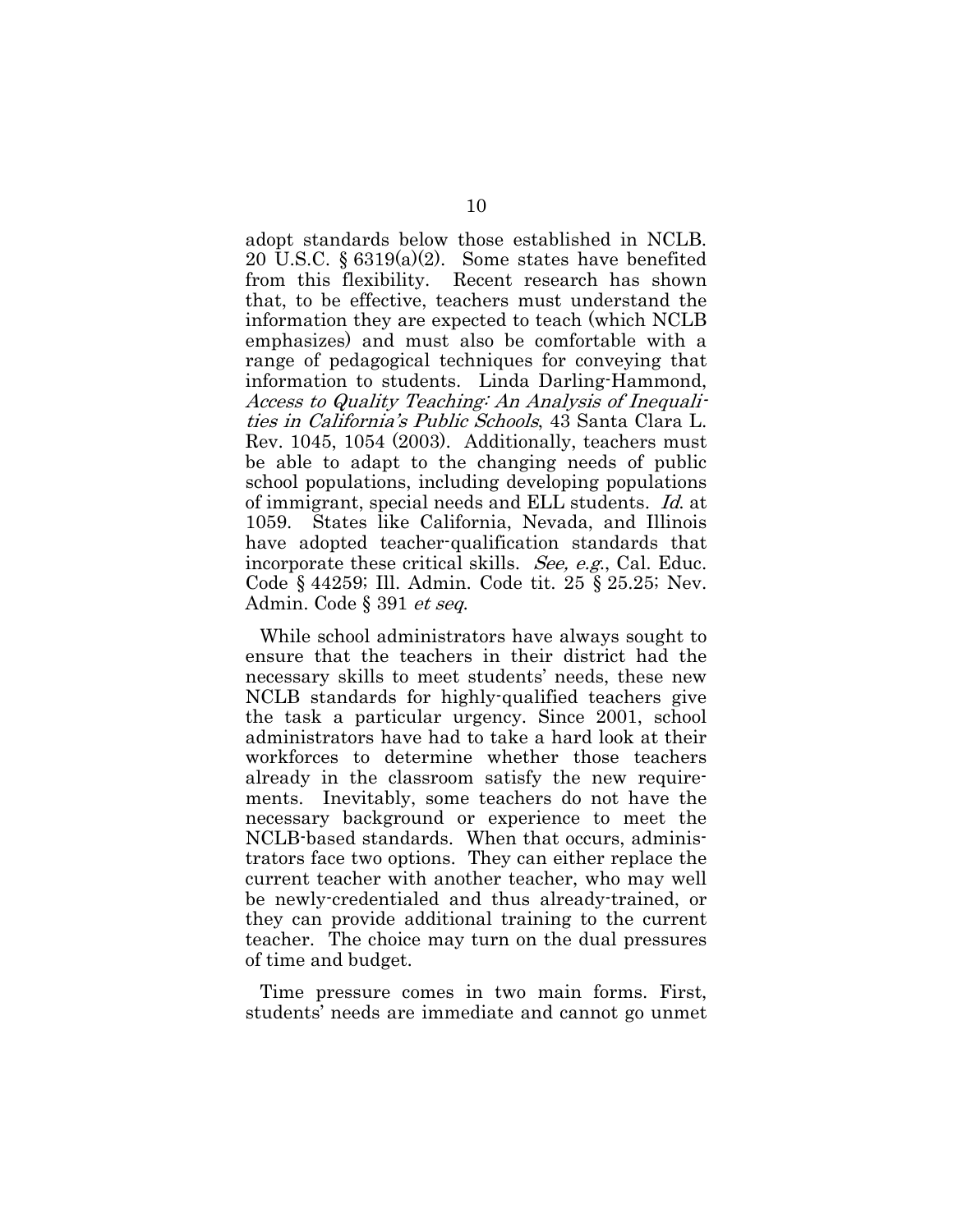while teachers are being brought up to speed with training. According to the National Center for Educational Statistics at the Department of Education, at the 2000 census, the average school year, nationwide, was only 180 days, and the average school day lasted less than seven hours. Average Length of School Year and Average Length of School Day, by Selected Characteristics: United States, 2001–02, http://nces.ed.gov/surveys/pss/tables/table\_ 15.asp (last visited Mar. 20, 2008). For the average American student, high school has only 720 days of instruction. Second, out of the 180 days in a given school year, typically only three to five days will be allocated for teacher training.5 School administrators recognize that there are limits to the training that can be provided in such a restricted timeframe.

While additional training can be completed, it often can only be completed at the expense of already-

l

<sup>&</sup>lt;sup>5</sup> In 33 states, public school districts and their employees establish the contours of the employment relationship through collective bargaining agreements. See Educ. Comm'n of the States, State Collective Bargaining Policies for Teachers, StateNotes (Jun. 2002), http://www.ecs.org/clearinhouse /37/48/3748.pdf. Teachers in Montgomery County, Maryland have only three scheduled training days per school year; in Chicago, Illinois the collective bargaining agreement in place when NCLB was enacted provided for five days of training; Baltimore, Maryland requires teachers to attend 10 days of training annually, but this includes both summer training and training that occurs during the school year. See Agreement Between Montgomery County Educ. Assoc. & Bd. of Educ. of Montgomery County 35 (2005–2007); Agreement Between the Bd. of Educ. of City of Chi. & Chi. Tchrs. Union 150–51 (1999– 2003); Agreement Between the Balt. Tchrs. Union & Balt. City Bd. of Sch. Comm'rs 29 (2005–2007) (all available at U.S. Dep't of Labor, Collective Bargaining Agreements, http://www.dol.gov /esa/regs/compliance/olms/cba/Cbau\_aabz.htm).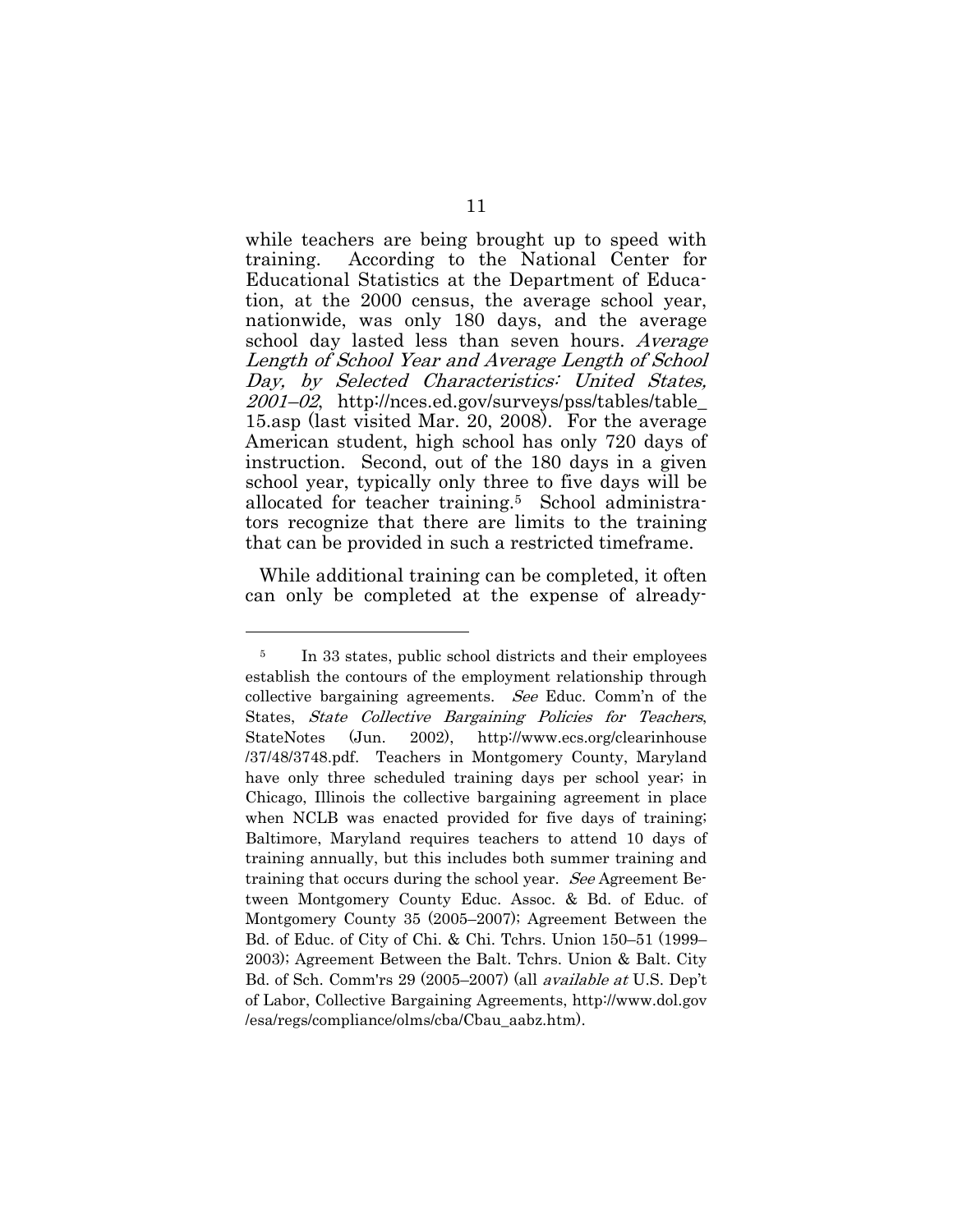limited classroom time or at an additional financial cost to the district. School administrators, however, hesitate to cut into instructional time, and, depending on a school district's budget, it may not be financially feasible to provide unqualified teachers with additional training. Increased training would require increased funding at a time when school districts are already planning to cut back in all areas of spending because of the economic slump. Nancy Zuckerbrod, School Officials Expecting Cuts Due to Downturn in Economy, San Diego Union Trib., Feb. 11, 2008.

3. At the same time, school districts increasingly recognize the importance of having a fair distribution of experienced teachers in all schools. Moreover, NCLB expressly requires that low-income and minority students not be taught by disproportionately under-qualified or inexperienced faculties. See 20 U.S.C. § 6311(b)(8)(c). Despite this mandate, schools nationwide with high proportions of low-income or minority students, are disproportionately taught by teachers with fewer than three years of experience.6 Not only are students adversely affected by this pattern, but often other teachers may be as well: Experienced teachers are important in providing mentoring and leadership to less experienced teachers in a school. Charlotte Danielson, Mentoring Beginning Teachers: The Case for Mentoring, 6 Teaching and Change 251 (1999).

Traditional school employment practices reward seniority, by among other things, providing greater rights for experienced teachers to transfer within a

<sup>6</sup> Heather G. Peske and Kati Haycock, Teaching Inequality: How Poor and Minority Students Are Shortchanged on Teacher Quality, Education Trust (June 2006), available at http://www2.edtrust.org/NR/rdonlyres/010DBD9F-CED8-4D2B-9E0D-91B446746ED3/0/TQReportJune2006.pdf.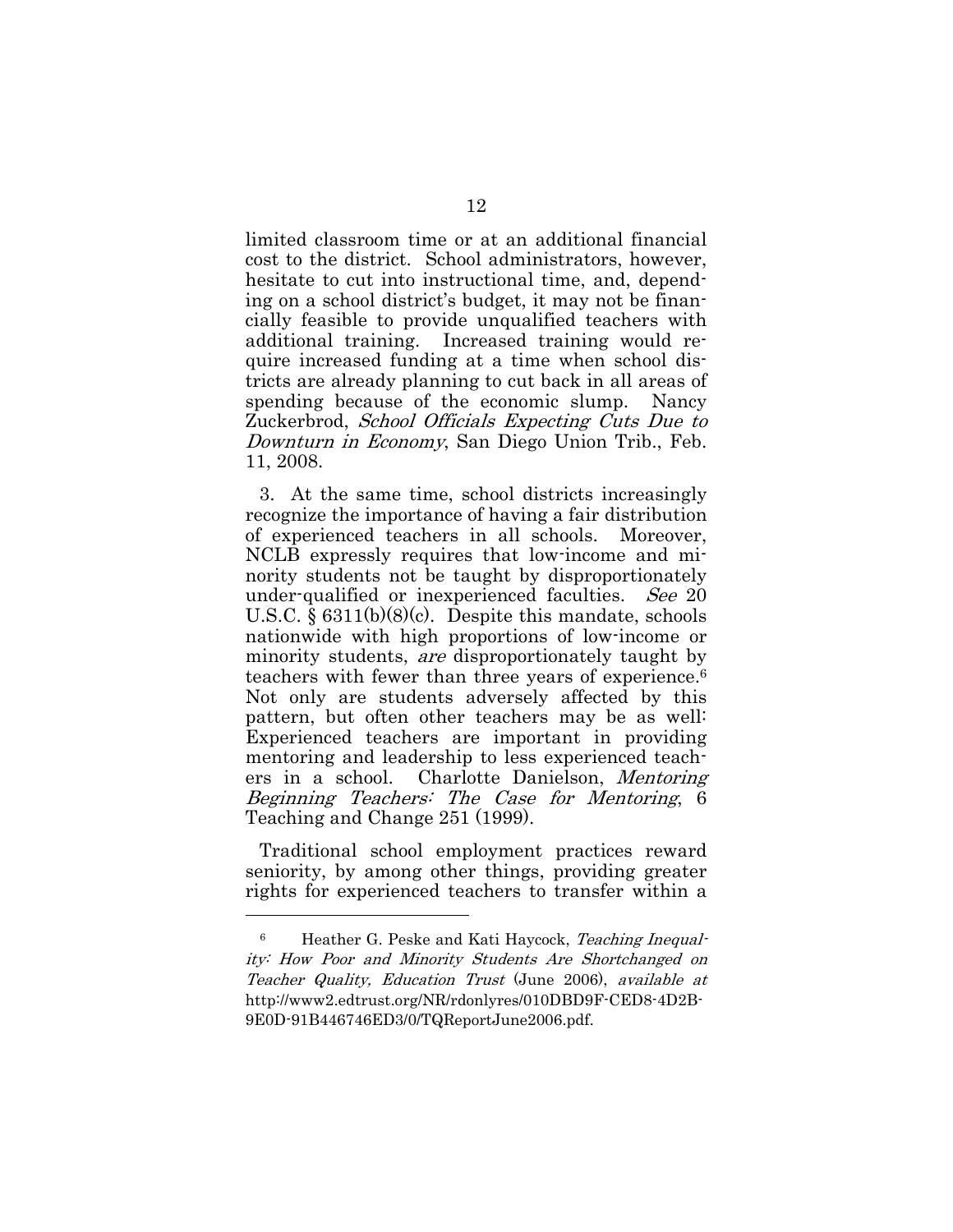school district to the school of their choice.7 Experienced teachers, however, tend to transfer away from schools with higher proportions of low-achieving students. Eric A. Hanushek *et al.*, Why Public Schools Lose Teachers, 39 J. Hum. Res. 326, 337 (2004). While districts are starting to implement incentive pay programs that sometimes seek to keep experienced teachers in schools with low-achieving students, see infra, some districts have found that such programs are not sufficient, in and of themselves, to maintain an experienced teaching staff at their most challenged schools. Eric A. Hanushek & Steven G. Rivkin, Pay, Working Conditions, and Teacher Quality, 17 The Future of Children 69, 75– 76 (2007) (finding that more experienced teachers often transfer to schools with lower salaries but better working conditions).8 In these kinds of circumstances, a district may reasonably adopt a policy requiring some experienced teachers to transfer to a needier school. Such a policy would be reasonably based on improving student achievement—and would also be likely to disproportionately affect older employees.

l

<sup>7</sup> Jessica Levin, Jennifer Mulhern, and Joan Schunck, Unintended Consequences: The Case for Reforming the Staffing Rules in Urban Teachers Union Contracts, The New Teacher Project 8–9 (2005) available at http://www.ecs.org/ html/offsite.asp?document=http%3A%2F%2Fwww%2Etntp%2E org%2Fnewreport%2FTNTP%2520Unintended%2520Conseque nces%2Epdf.

<sup>8</sup> See also, Hanushek et al., Why Public Schools Lose Teachers, 39 J. Hum. Res. at 351 (finding that a substantial salary premium is required to overcome the effects on teacher turnover of high concentrations of low-achieving, minority, and low-income students in large urban schools; for less experienced females, the salary differential is 25–40 percent).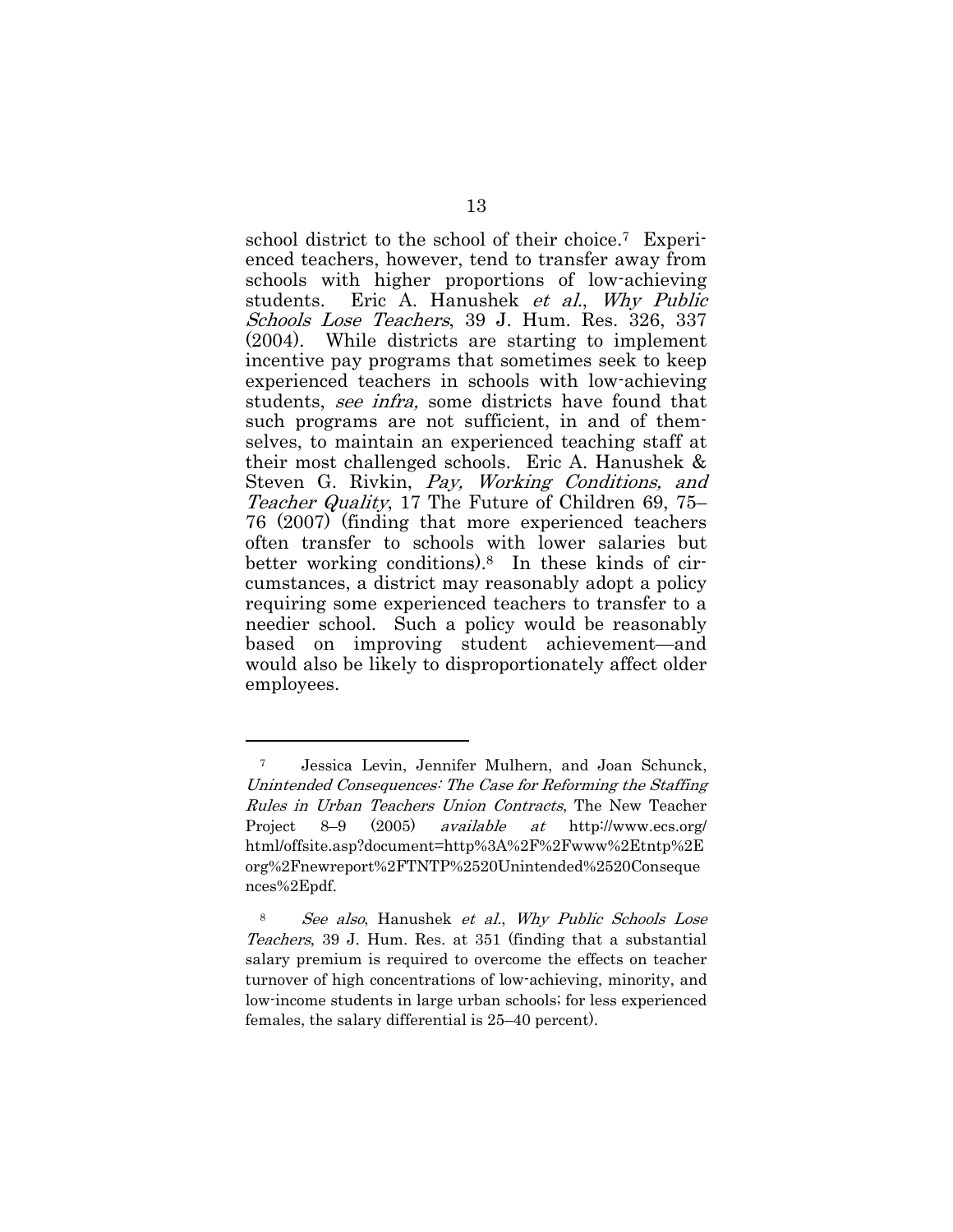#### B. School Districts Undergoing Reorganizations Require Flexibility to Adopt Policies that May Disproportionately Affect Older Employees.

School districts across the country are commonly reorganizing to meet today's educational challenges. A district's ability to implement reasonable methods of reorganization requires sufficient flexibility in hiring and retention policies for administrators and teachers. Such flexibility allows districts to pursue their educational goals, while also ensuring compliance with the accountability standards embedded in state and federal law, including NCLB. In these situations, school districts should not be forced to make personnel decisions that are driven by a fear of litigation under the ADEA.

1. The need for flexibility in personnel policies is particularly acute when a new superintendent enters a school district. In 2007, mean tenure for superintendents was 5.5 years. See Amy Vogt, AASA Releases Study of the American School Superintendency (Sept. 24, 2007), http://www.aasa.org/ newsroom/pressdetail.cfm?ItemNumber=9401, (citing Thomas E. Glass and Louis A. Franceschini, Amer. Assoc. of Sch. Administrators, The State of American School Superintendency: A Mid-Decade Study (Rowman & Littlefield Education 2007)). School boards often choose to replace a superintendent in hopes of stimulating academic improvement. Typically, new superintendents develop and implement their own plans for improvement, which can (and often do) include restructuring the entire ad-

ministration of a school district. In the course of this restructuring, an entire level of management in the school district may even be removed—a type of change that may be expected to disproportionately affect older workers.

An example of this type of reorganization can be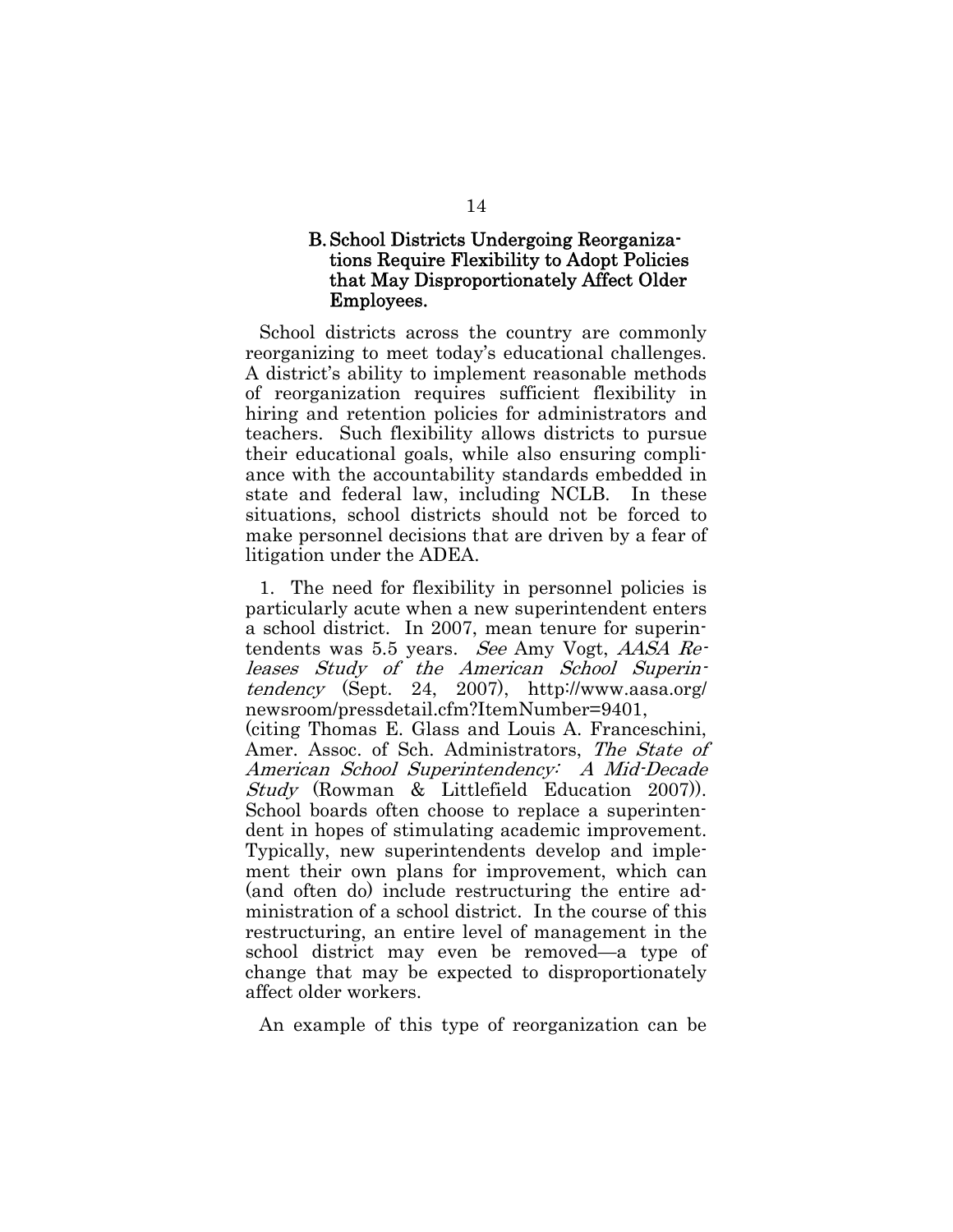seen in the public schools of New York City, where Mayor Michael Bloomberg assumed control of the public schools in 2003, and launched an initiative known as Children First. As part of the initiative, Mayor Bloomberg hired a new Chancellor, reorganized the city's 32 community school districts into 10 instructional divisions and replaced 40 district superintendents with 10 regional superintendents. See David M. Herszenhorn, Education Dept. Hires 108 Local Supervisors, N.Y. Times, Apr. 29, 2003; Abby Goodnough, Vision for the Schools: Overview; Mayor Sets Plan for Tight Control Over City Schools, N.Y. Times, Jan. 16, 2003. Other examples of recent reorganizations include the District of Columbia and Charlotte, North Carolina. In the District of Columbia, Mayor Adrian Fenty appointed Michelle Rhee as the Chancellor in 2007, and in January of 2008, the D.C. Council granted Ms. Rhee more power to fire underperforming employees. See Gary Emerling, Rhee Fires 98 School Administrative Workers, Wash. Times, Mar. 8, 2008. In Charlotte-Mecklenburg, a new superintendent reorganized the district in 2007, moving many district administrators from a single central office to new regional offices closer to the individual schools. See Steve Lyttle, Effort to Improve Student Academics, Char. Observer, May 13, 2007. While all of these reorganizations have been designed to improve student achievement, the steps necessary to achieve them may adversely affect older employees.

2. Even absent a full scale, district-wide reorganization, school administrators seeking to address below-satisfactory student performance need the flexibility to make reasonable personnel decisions and to hire and retain the best teachers without assuming the burden of proof in a lawsuit. Districts may require experienced teachers to act as mentors for new teachers, or as discussed above, may seek to transfer experienced teachers to a particular school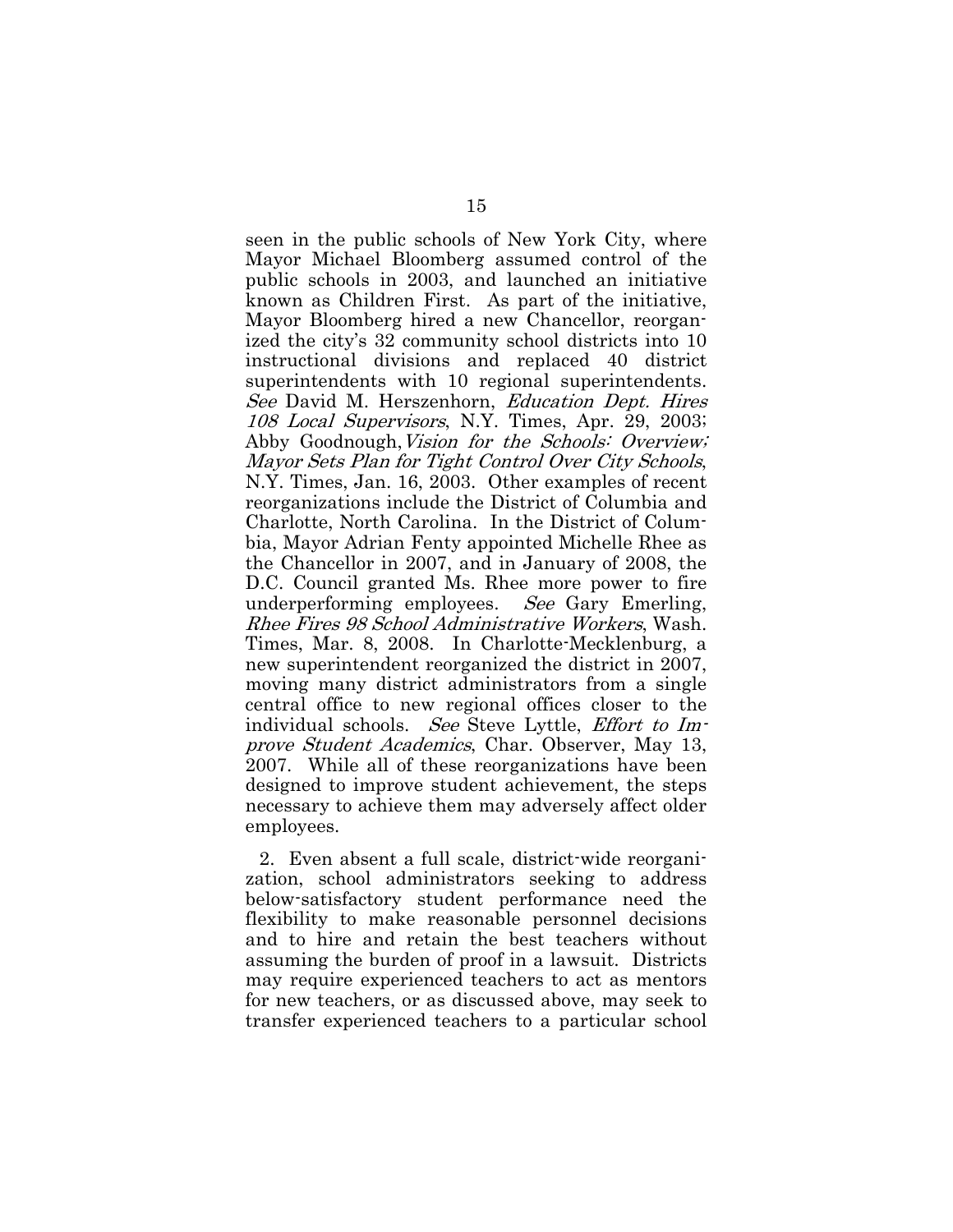or class with low-achieving students. School districts pursuing such policies to improve student achievement should not be stifled by having to make a record that will support their necessary and reasonable decisionmaking if the district later faces a discrimination claim that older teachers were disproportionately impacted.

In fact, federal law underscores the need for flexibility in hiring and retention decisions related to school-level reorganizations. NCLB, for example, requires school districts to restructure schools that fail to meet their accountability goals for several years. See 20 U.S.C. § 6316(b)(7)(C), (b)(8)(B) (calling for the replacement of "the school staff who are relevant to the failure to make adequate yearly progress" after two years of failure, and any other "major restructuring of the school's governance arrangement" after three years). Restructuring in compliance with NCLB often requires the termination of all teachers within a particular school and a requirement that they reapply for their jobs.

In turn, when school districts consider these teachers upon reapplication, they should—in order to improve on the NCLB accountability goals—hire back only the most effective teachers. Districts consider factors such as training and education, motivation, energy, and experience. There is at least the possibility that many of the applicants most qualified under these considerations would be under the age of 40. In such a case, older workers may be adversely affected, but the school districts' decisions would indeed be reasonably based on teacher qualifications.

An example of such a reorganization took place within the Chattanooga, Tennessee school district. See NCTAF, Reducing the Achievement Gap Through District/Union Collaboration: The Tale of Two School Districts, National Comm'n on Teaching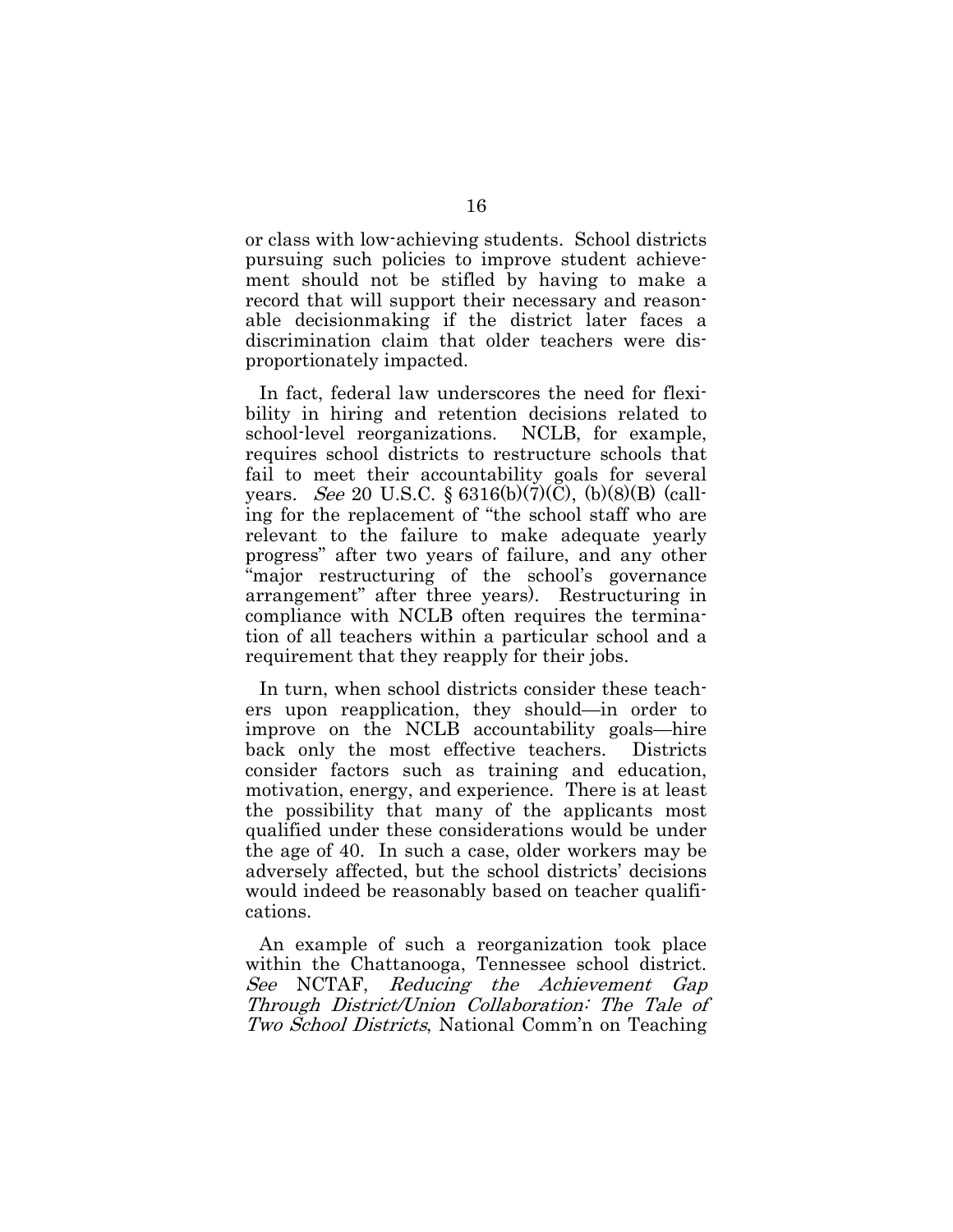and America's Future 11–21. In 1996, in an effort to improve a failing school system highlighted by some of the lowest achieving schools in the state, the Chattanooga school district merged with the school district in the surrounding county (Hamilton County). *See id.* at 11. A new superintendent was hired in 1997 to oversee the merger, and he faced countless organizational issues, one of which was hiring and retention of effective teachers. See id. at 11–12.

In 2000, the teachers' union and the newly merged district agreed on a plan to reconstitute the faculties at many of the district's lowest achieving schools. See id. at 14. Rather than firing teachers, the agreement mandated that any teacher who was asked to leave a failing school would be assured a place at another school within the district. There is a strong possibility that a larger proportion of older teachers may have been affected by these transfers, however, especially as the district looked to place the most effective teachers at its lowest performing schools. See id.

As a result of the reorganization, the Hamilton County school district's overall achievement has improved markedly. *See id.* at 22–23. Despite this tremendous improvement, a change in the burden on proof on RFOA may make another superintendent think twice about this same decision in the future.9

<sup>9</sup> Unwanted teacher transfers have been the basis of ADEA claims in the past. See, e.g., Kodl v. Bd. of Educ. Sch. Dist. 45, Villa Park, 490 F.3d 558 (7th Cir. 2007); Galabya v. New York City Bd. of Educ., 202 F.3d 636 (2d Cir. 2000); Sanchez v. Denver Pub. Schs., 164 F.3d 527 (10th Cir. 1998).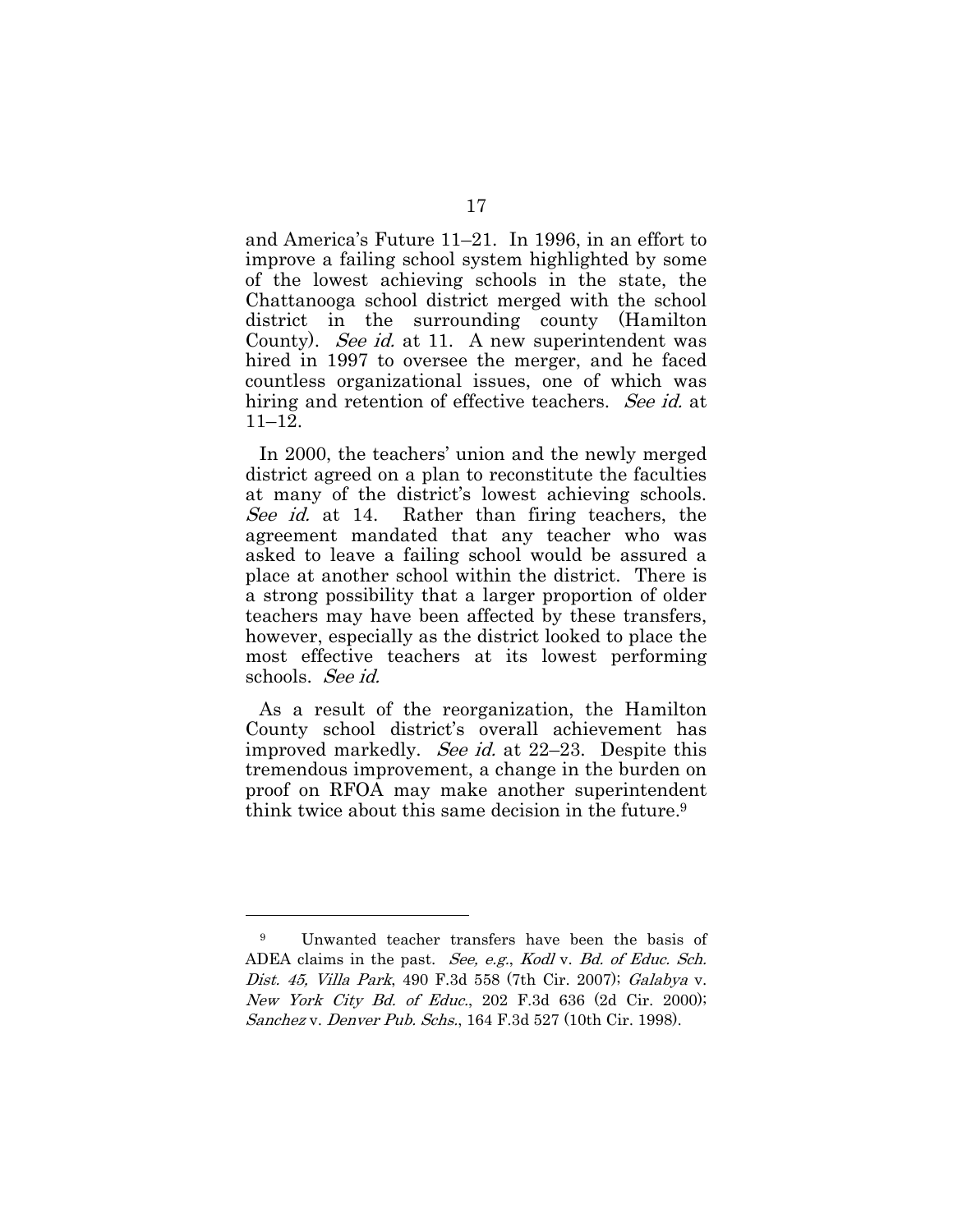#### C. Incentive Pay Systems May Be Needed to Recruit and Retain Effective Teachers.

In their attempts to recruit, retain, and develop the best teachers, several states and districts are changing the way teacher compensation is calculated to reward effective teachers and practices. While many new compensation policies offer promising results for students,10 they may also have a disparate impact on older teachers. See Hanushek et al., Why Public Schools Lose Teachers, 39 J. Hum. Res. at 343 (finding greatest positive retention effect of salary increases on less-experienced teachers).

Under a traditional pay scale, teachers earn more based on years of teaching experience accumulated and graduate credits earned. There are two principal shortcomings of this system. First, these factors are not accurate predictors of successful teachers. Studies have generally failed to identify a positive link between advanced degrees unconnected to the

l

<sup>10</sup> See Dan Goldhaber, Center for Amer. Progress, Teacher Pay Reforms: The Political Implications of Recent Research (2006), available at http://www.americanprogress.org/issues/ 2006/12/pdf/teacher\_pay\_report.pdf; Lewis C. Solomon et al., NIET, The Effectiveness of the Teacher Advancement Program 2 (Revised Apr. 2007), available at http://www.talentedteachers.org/pubterms.taf?file=http://www.t alentedteachers.org/pubs/effective\_tap07\_full.pdf; Matthew G. Springer & Michael J. Podgursky, NCPI, Teacher Performance Pay: A Review 35 (2006), available at http://www.performanceincentives.org/data/files/news/PapersNe ws/Podgursky\_and\_Springer\_2006\_Revised.pdf; David N. Figlio & Lawrence W. Kenny, Individual Teacher Incentives and Student Performance 3 (Nat'l Bureau of Econ. Res., Working Paper No. W12627, 2006), available at http://ssrn.com/abstract=938953.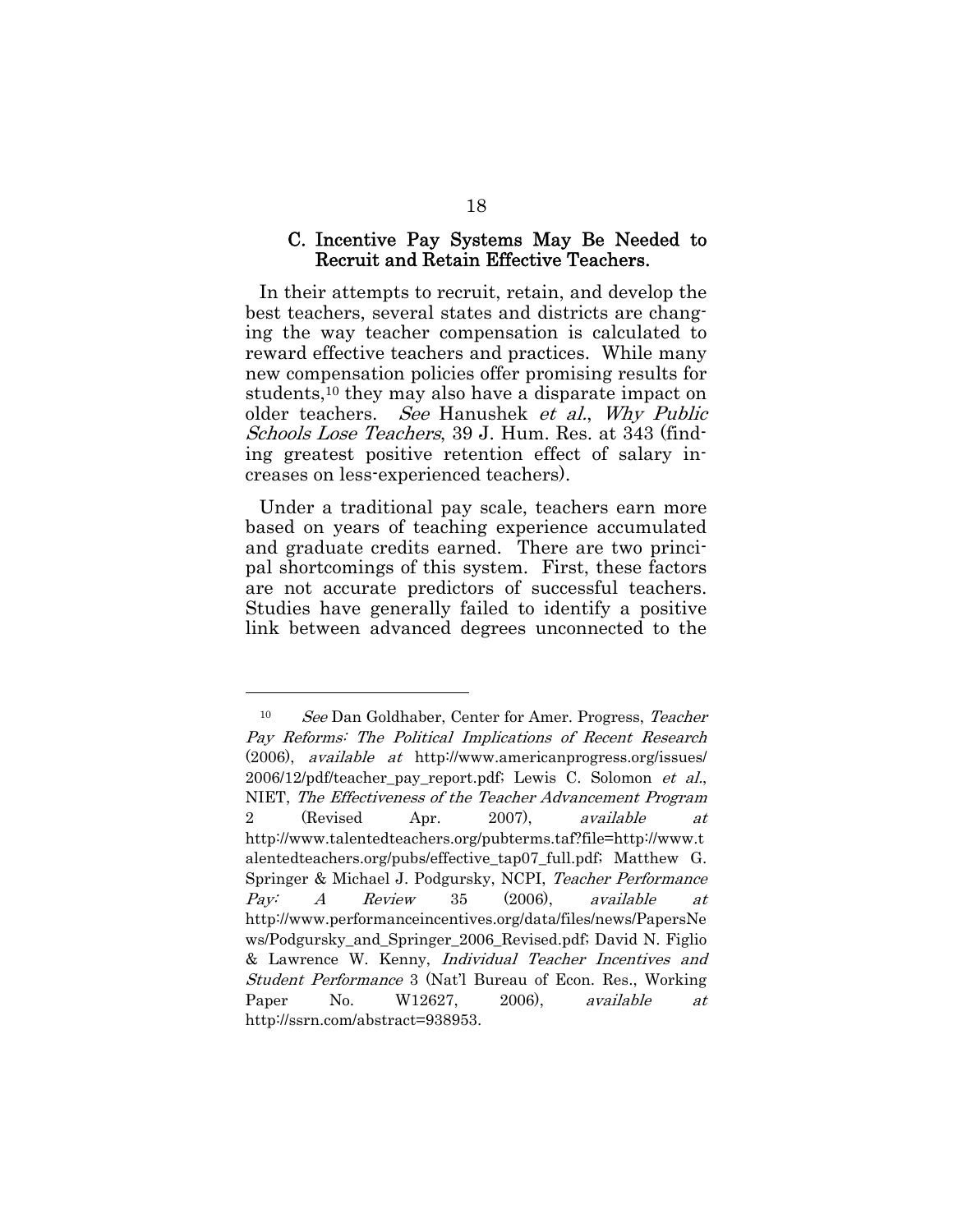subject matter taught and teacher effectiveness.<sup>11</sup> And while teachers tend to make significant improvements in their first several years of teaching, the benefits of additional years of experience taper off thereafter.12 Second, the traditional pay scale fails to exploit the market incentives that operate in other professions to provide a premium to people who fill positions in high demand, possess skills in short supply, or perform exceptionally well. *See, e.g.*, U.S. Dep't of Educ., Teacher Shortage Areas Nationwide Listing 1990–91 through 2007–08 (Mar. 2008), available at http://www.ed.gov/about/offices/list/ope /pol/tsa.pdf (finding, in 2007–08, that 43 states and the District of Columbia are experiencing math teacher shortages, 41 states are experiencing science teacher shortages, and 46 states and the District of Columbia are experiencing special-education teacher shortages).

Although teachers' unions have conventionally

<sup>11</sup> See C.T. Clotfelter et al., Teacher Credentials and Student Achievement in High School: A Cross-Subject Analysis with Student Fixed Effects 27 (Urban Inst., Working Paper No. 11, 2007); Dan Goldhaber & Emily Anthony, Can Teacher Quality Be Effectively Assessed? National Board Certification as a Signal of Effective Teaching, 81 Rev. Econ. & Stat. 134, 12 (2007); Eric A. Hanushek et al., The Market for Teacher Quality 19–20 (Nat'l Bureau of Econ. Res., Working Paper No. 11154, Feb. 2005), available at http://www.nber.org /papers/w11154.

See Clotfelter et al., Teacher Credentials and Student Achievement in High School: A Cross-Subject Analysis with Student Fixed Effects at 19; Eric A. Hanushek et al., The Market for Teacher Quality 20–21 (Nat'l Bureau of Econ. Res., Working Paper No. 11154, Feb. 2005), available at http://www.nber.org/papers/w11154; D.N. Harris & T.R. Sass, Teacher Training, Teacher Quality and Student Achievement 19 (Urban Inst., Working Paper No. 3, Mar. 2007).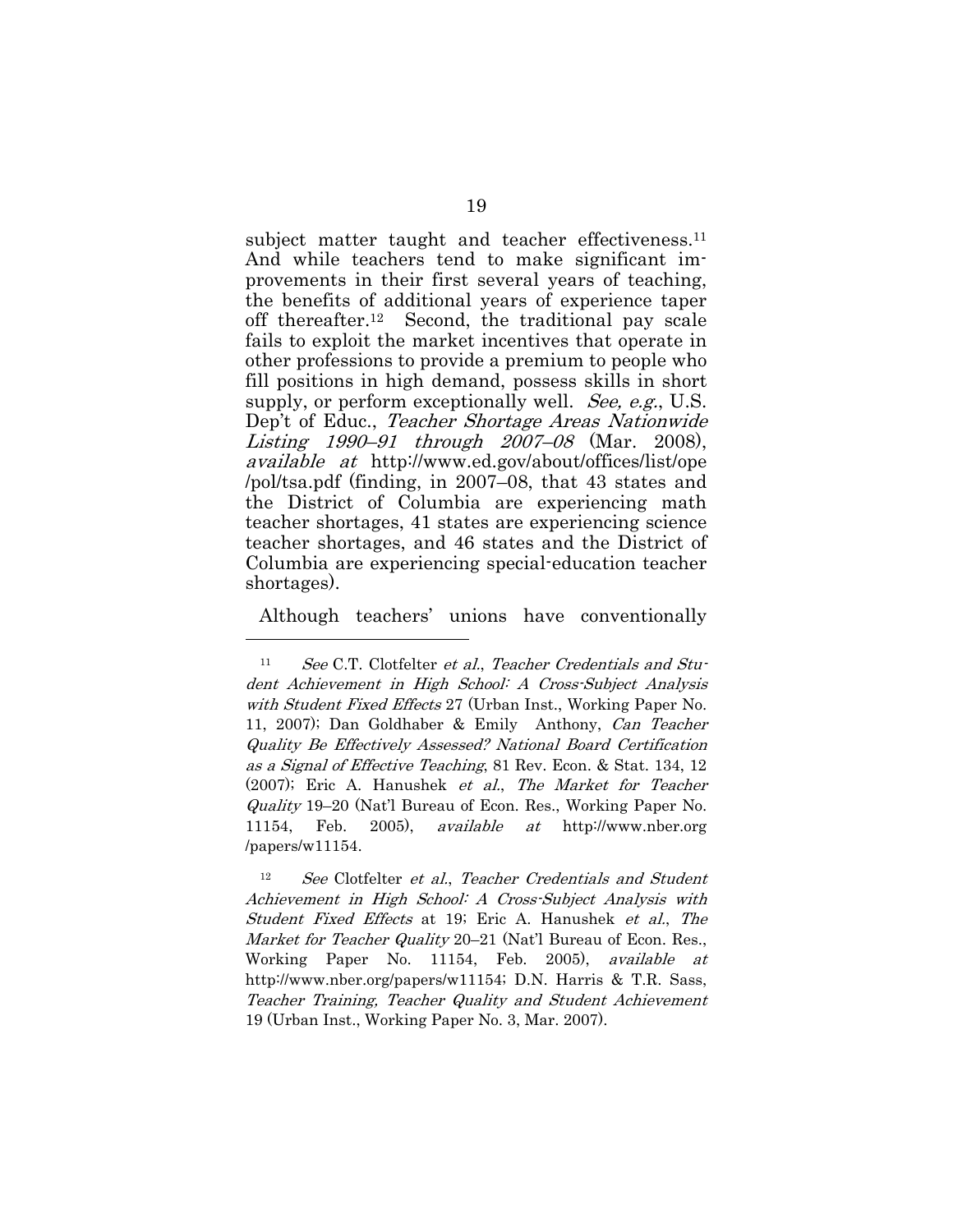opposed merit pay, the urgent need to improve student outcomes in the face of increasing challenges has brought unions and districts to the bargaining table with a renewed focus on student achievement.13 Although plans that rely solely on test scores or subjective evaluations and those that force teachers to compete for bonuses remain controversial and largely unpopular, see Terrence Stutz, Many Texas School Districts Reject Merit Pay for Teachers, Dallas Morning News, Mar. 10, 2008 (noting teacher opposition to such plans); Merit Pay's Unintended Lesson, St. Petersburg Times, Mar. 13, 2008 (same), some unions and school districts are successfully negotiating agreements that reward student gains, meaningful professional development and leadership, and teaching in hard-to-staff positions.

Incentive plans are garnering increasing support including from unions and the federal government because of their potential to help schools meet their educational objectives for students. See, e.g., 20 U.S.C. § 6613(c)(12) (NCLB provision allowing funds to be used as bonuses for teachers in high-need academic subjects and high-poverty schools and districts); Dep'ts of Labor, Health and Hum. Svcs., and Educ. and Related Agencies Appropriations Act 2006, Title V, Part D, Pub. L. No. 109-149, 119 Stat.

<sup>13</sup> Indeed, local affiliates are working with school districts to shape the details of alternative pay systems even while their national leadership remains largely critical. Press Release, UFT, UFT: DOE "Misguided" to Seek to Use Test Scores to Judge Teachers (Jan. 21, 2008), available at http:// www.uft.org/news//issues/press/testscores\_guide\_teachers/; NEA, NEA Handbook 278, http://www.nea.org/handbook /images/resolutions.pdf, accessed Mar. 20, 2008. The American Federation of Teachers has taken a more moderate position. "Professional Compensation," http://www.aft.org/topics/teacher

quality/comp.htm (last visited Mar. 20, 2008).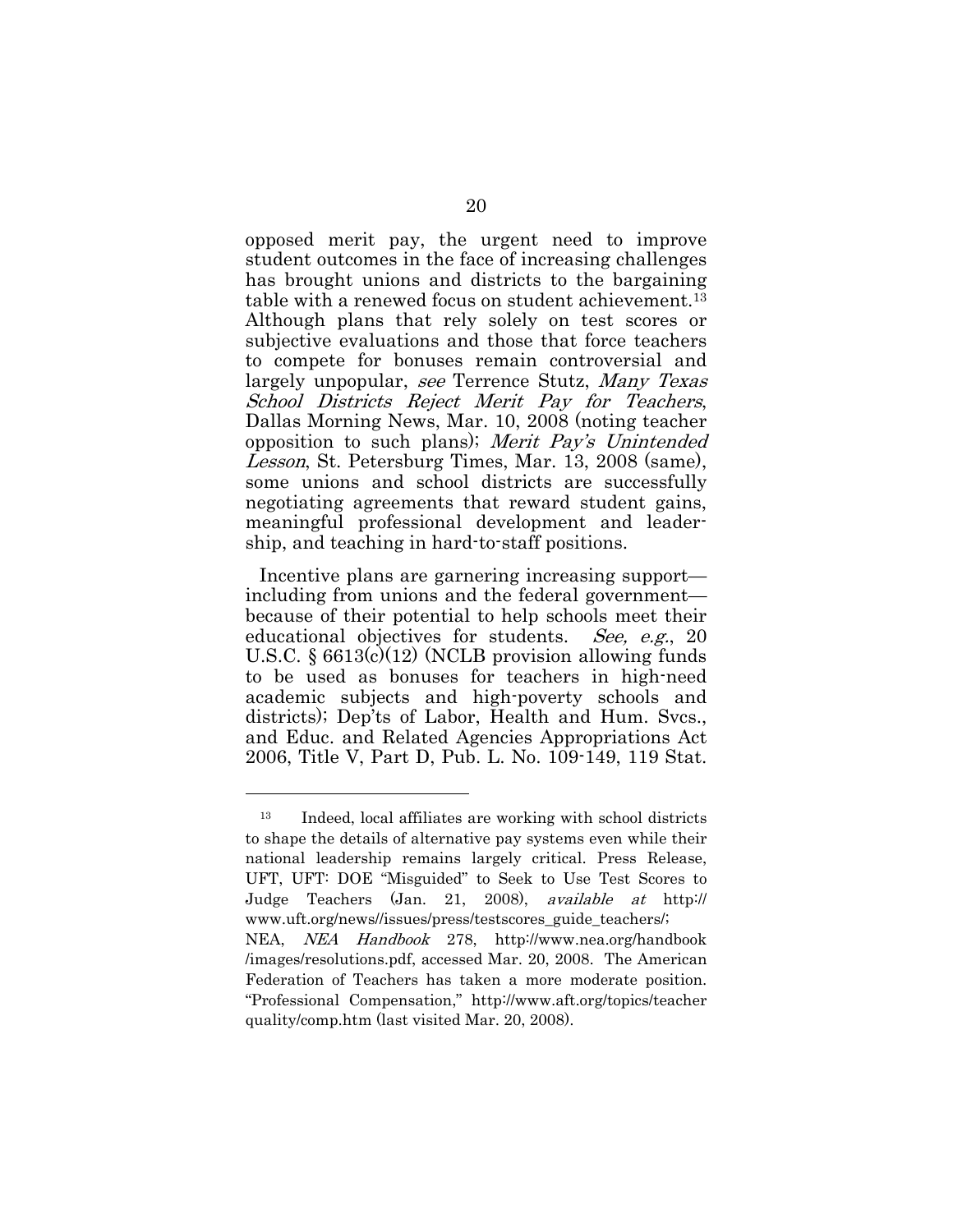2833 (\$100 million Teacher Incentive Fund assisting states and school districts in developing performance-based teacher compensation systems). Some states have even passed legislation funding and regulating alternative compensation plans. See Fla. Stat. § 1012.225; Minn. Stat. § 179A.01 et seq.; Tex. Educ. Code Ann. § 21.701 *et seq.* These changes will benefit teachers, but not all to the same extent.

For example, in Denver, the Denver Classroom Teachers Association and the Denver Public Schools agreed to supplement the established lock-step salary schedule with a new system that rewards professional development, National Board Certification,14 satisfactory evaluations, student growth on standardized tests, and working in hard-to-serve schools or hard-to-staff positions. Voters approved a tax increase to fund the program. New teachers are automatically enrolled, while veteran teachers may choose whether to join. Denver Pub. Schs., *Profes*sional Compensation System for Teachers, http://denverprocomp.org/stories/storyReader\$33 (last visited Mar. 20, 2008). The four-year pilot study in 16 Denver schools found a positive correlation between program participation and student achievement, prompting full-scale implementation. See CTAC, Catalyst for Change: Pay for Performance in Denver, Final Report (Jan. 2004), available at http://www.ctacusa.com/denver-vol3-final.pdf.

Another Colorado school district, Eagle County, has dispensed with the lock-step salary schedule altogether and adopted the Teacher Advancement Program ("TAP") developed by the Milken Family Foun-

<sup>14</sup> National Board Certification is a voluntary credential awarded to teachers who excel on both an assessment of knowledge of their subject area and a performance-based assessment, which includes a portfolio of student work samples, assignments, videotaped lessons, and analysis of one's teaching.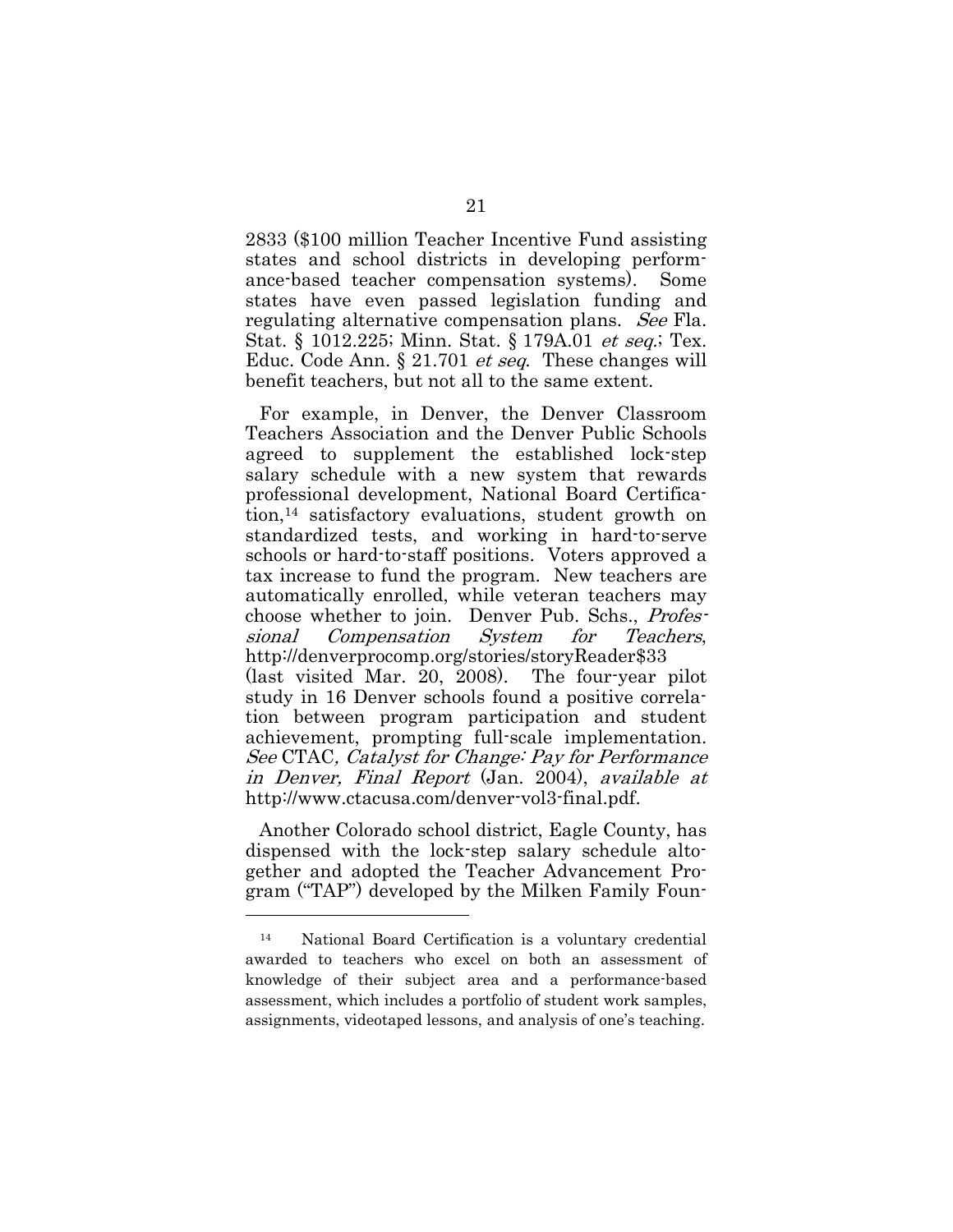dation. The program rewards mentoring, knowledge and skills, and student growth on standardized tests. An early study concluded that students of TAP teachers and schools made greater gains on standardized tests than students of teachers and schools without the program. See Solomon et al., The Effectiveness of the Teacher Advancement Program at 2.

In Minnesota, the state legislature enacted Q Comp in 2005, and last year approved \$76 million to fund the program. Q Comp is a voluntary program based on TAP, but individual districts negotiate with local unions to develop the details of their own plans. The programs must include five components: career ladder/advancement options whereby teachers can take on increased responsibilities and mentoring roles, job-embedded professional development, teacher evaluations performed by multiple people and aligned with state objectives, performance pay tied to student achievement, and an alternative salary schedule. As of this academic year, 39 school districts and 21 charter schools had approved plans in place. Minn. Dep't of Ed., Quality Compensation for Teachers (Q Comp), http://education.state. mn.us/MDE/Teacher\_Support/QComp/index.html (last visited March 20, 2008).

Because incentive pay systems are relatively new, the effects on different age groups are still uncertain. Although the plans are facially age-neutral, they disrupt—and in some cases replace—a system whereby teachers were rewarded simply for remaining in the classroom, receiving automatic raises as they aged. Bonuses for specified degrees or skills might also result in a skewed distribution of awards. But neither of these effects are the result of age discrimination, and school districts should not be discouraged from experimenting with incentive compensation programs for fear of having to prove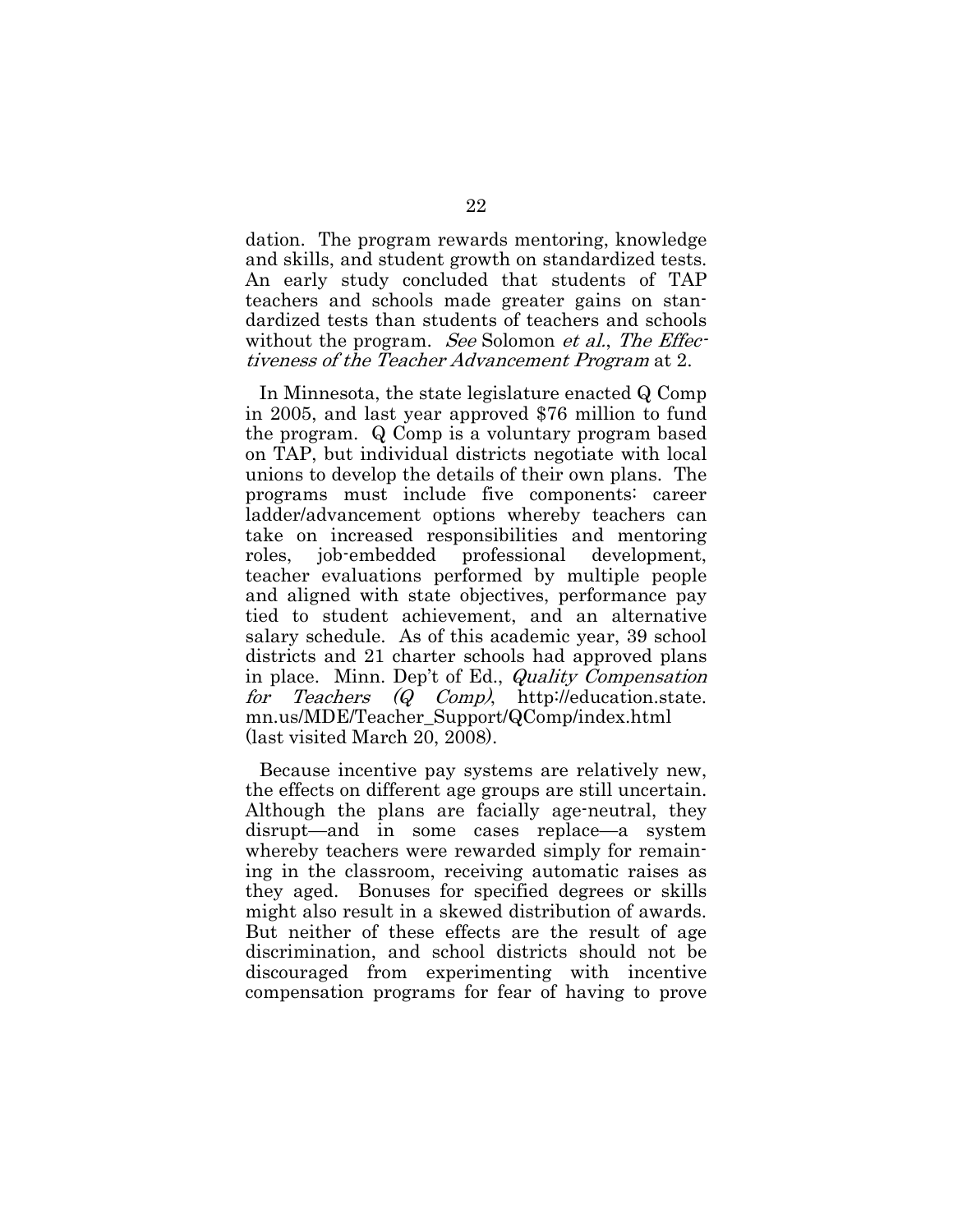their business necessity or reasonableness in potentially long and expensive litigation.

#### D. Early Retirement Programs Help School Districts Ensure a Highly-Qualified Teaching Staff.

School districts' early retirement programs typically encourage employees who have attained a certain age or a requisite number of years' service to retire earlier than they otherwise might. School districts offer a variety of financial incentives, including lump sum payments to those who retire early, additional yearly stipends on top of any earned retirement benefits, or bridge health benefits to those who retire before they are eligible for Medicare. See Diane M. Juffras, Early Retirement Incentive Programs: Are they Legal for North Carolina Public Employers?, 33 Pub. Emp. Law Bull. 1 (2006) http://ncinfo.iog.unc.edu/pubs/electronicversions/pdfs/ pelb33.pdf.

School districts have traditionally used early retirement programs to help ease budgetary crises. Under typical early retirement programs, employees with enough seniority to benefit from the programs would generally earn salaries near the apex of the district's pay scale. When those employees take advantage of the early retirement programs and exit the workforce, they release district funds for other uses.

In addition, where teachers fail to meet the highly qualified requirements of NCLB, as discussed previously, school administrators may determine that they will be unable to retrain some teachers, because of time or budgetary constraints. Those teachers may have been with the school district for a significant period of time. In those cases, early retirement programs provide a graceful option for exit by employees who would require extensive and expensive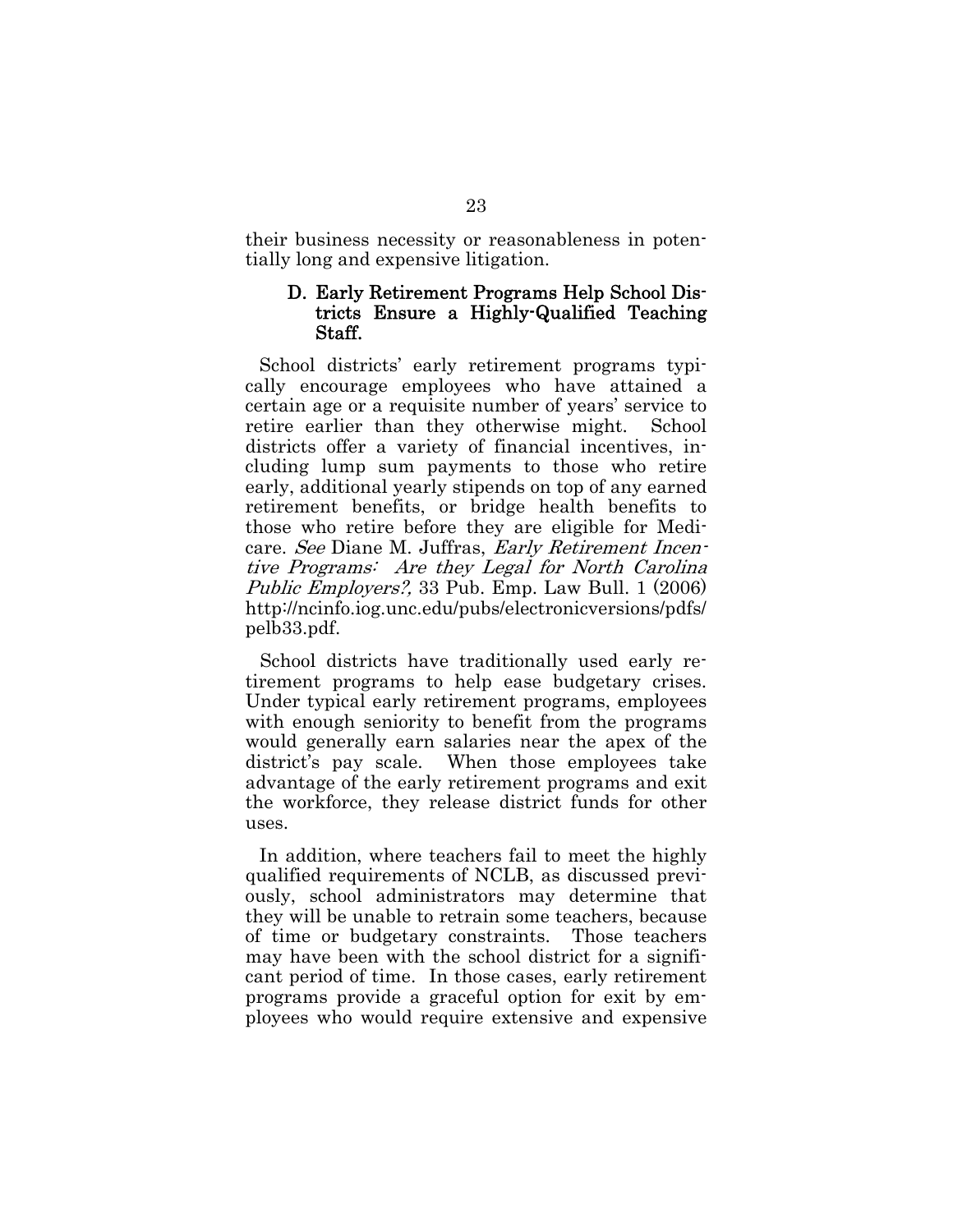training in order to bring their skills into line with a district's needs. Early retirement programs thus also create space for school districts to hire newly trained and highly qualified teachers into the district's workforce.

To encourage employees to retire sooner, rather than later, these plans often offer the best benefits to the youngest eligible employees, with benefits decreasing or ceasing over time or upon attainment of some particular age. Because the benefits provided by early retirement programs typically diminish as employees age, school districts' programs have been subject to numerous ADEA lawsuits, both by the EEOC and by private parties. The cases have been brought both as disparate treatment and disparate impact cases. Compare O'Brien v. Bd. of Educ. of Deer Park Union Free Sch. Dist., 92 F. Supp. 2d 110 (E.D.N.Y. 2000) (holding that early retirement program's payment plan based on accumulated sick leave, which diminished benefits during plaintiffs' window of eligibility, was disparate treatment under the ADEA) with EEOC v. Hickman Mills Consol. Sch. Dist. No. 1, 99 F. Supp. 2d 1070 (W.D. Mo. 2000) (holding, under alternate theory of liability, that plan that reduced benefits as years of eligibility passed created disparate impact on older workers and violated ADEA).

In 1998, the EEOC instituted the first of hundreds of ADEA lawsuits nationwide that targeted school districts with early retirement programs. The majority of the lawsuits addressed programs that provided "bridge" medical benefits for early retirees. Under the plans, school districts would provide medical benefits for early retirees until they turned 65 or became eligible for Medicare. The EEOC eventually abandoned its theory that the bridge benefits violated the ADEA. Congress, however, was so troubled by the ADEA lawsuits against the school districts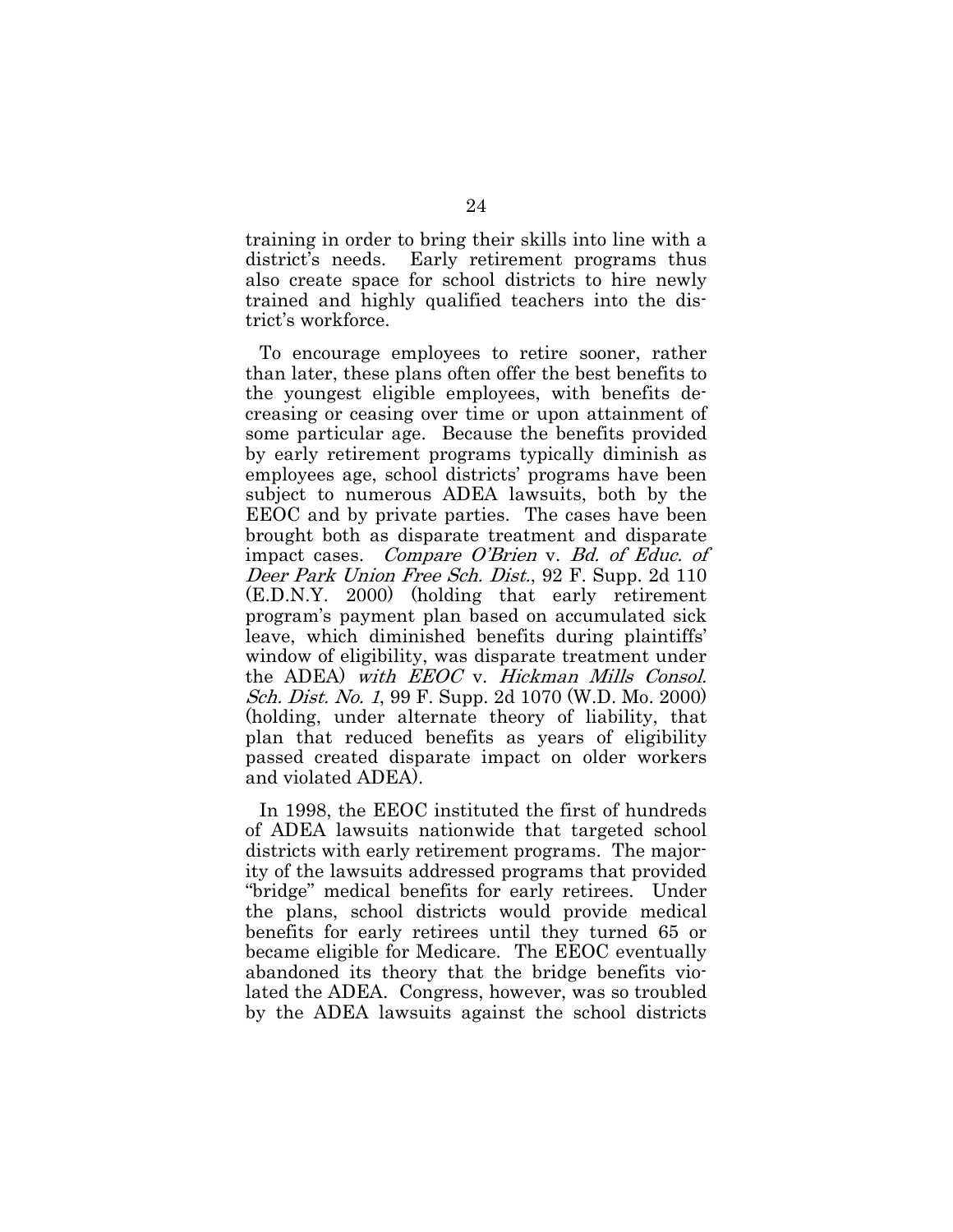that, in the Pension Protection Act of 2006, Pub. L. 109-280, 120 Stat. 780 (codified at 29 U.S.C. § 623 et seq.), it created an express ADEA exemption for certain school-district sponsored early retirement programs, including those that provided bridge medical benefits, id. (codified at 29 U.S.C.  $§ 623(*l*)(1)).$ 

Workforce and ADEA lawsuits over early retirement programs, however, continue to be of concern for school districts nationwide. The EEOC did not abandon all of its ADEA lawsuits against school districts for their early retirement programs, only those based on the bridge-benefits programs. See Amy Hetzner, Cases Against Districts Dropped, Milwaukee J. Sentinel, Aug. 1, 2001 (noting that EEOC, even after dropping bridge-benefit cases, still had 102 pending early retirement program lawsuits against Wisconsin school districts).15 School districts are still required to defend ADEA lawsuits brought against them for early retirement plans. The NSBA urges the Court to consider the importance of necessary and reasonable early retirement programs as a method for school districts to ensure that their workforces are staffed by teachers with the necessary skills for success in the classroom.

#### E. Districts Facing Budgetary Constraints May Require Reductions in Force.

School districts across the country regularly face circumstances that require them to reduce the size of their workforces. These reductions in force (RIFs) overwhelmingly occur when school districts experience difficult financial circumstances.

l

<sup>15</sup> Indeed, NSBA's ongoing concern about the viability of school district early retirement programs led it to file an amicus brief in Kentucky Retirement Systems v. EEOC, 126 S. Ct. 36 (2007) (No. 06-1037), also before the Court this Term.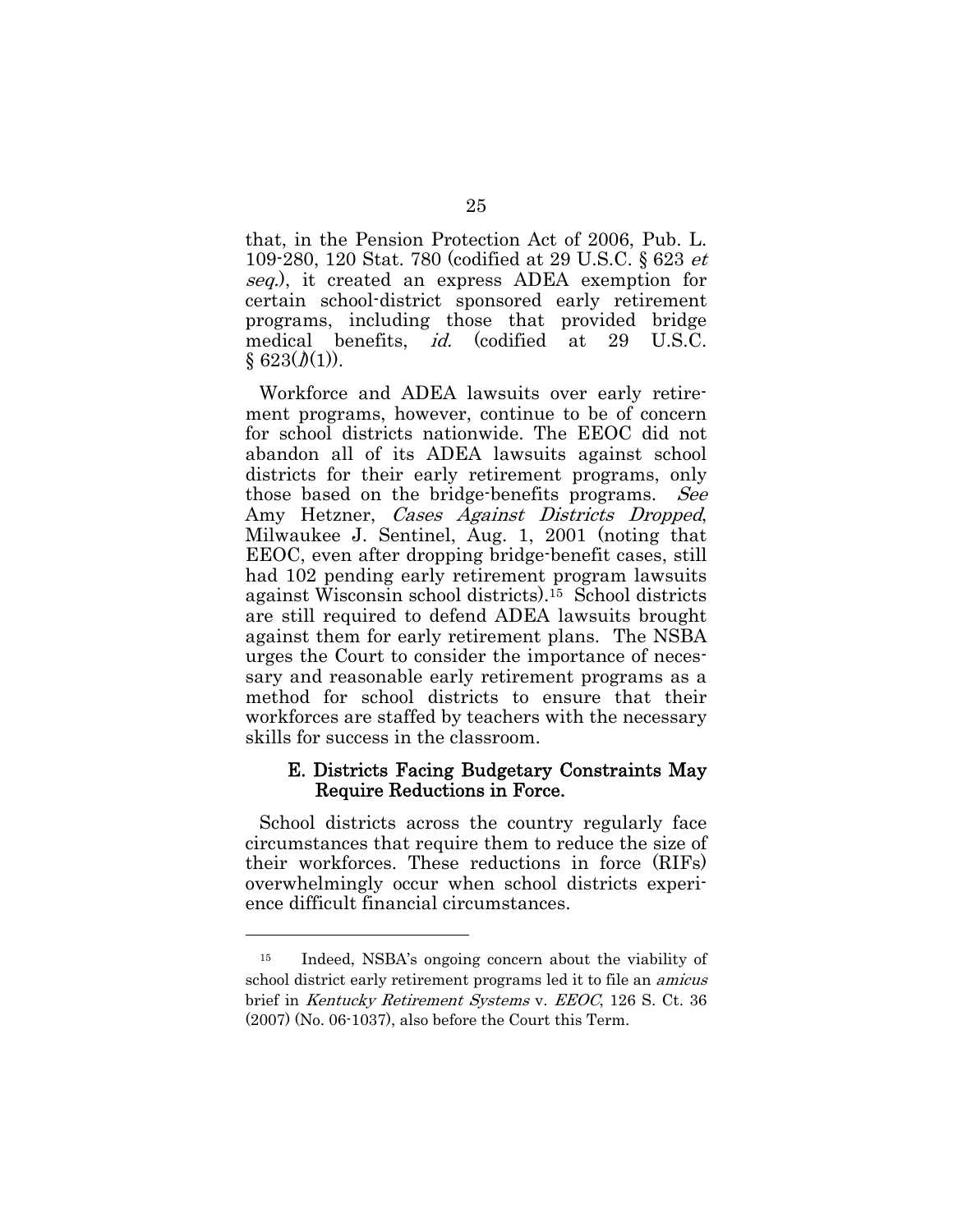News reports indicate that at least 50 school districts nationwide have conducted RIFs in the last three years alone. The RIFs cut across employment categories, hitting not only teachers, but also classroom support staff, administrators, and physical plant staff. The number of school district employees subject to RIFs varied depending on the district, ranging from as few as five or 10 employees to as many as hundreds. *Compare* Kris Sherman, *Budget* OK for Tacoma Schools, Tacoma News Trib., Apr. 27, 2007 (reporting six teachers laid off in RIF) with Marie Leech, *Classrooms Hit Hardest by Employee* Cuts, Birmingham News, May 5, 2007 (reporting 398 employees, in a variety of positions, laid off in RIF).

An increased number of RIFs are a certainty in the coming years. School districts across the country will struggle with the financial repercussions of sharp declines in local housing markets, which will affect the state and local revenues available for educational funding. See Zuckerbrod, School Officials Expecting Cuts Due to Downturn in Economy, San Diego Union Trib., Feb. 11, 2008. Some effects are already being felt. In California, Governor Schwarzenegger has called for four billion dollars in cuts to the state education budget, leading school districts to send notices of potential layoffs to more than 10,100 teachers statewide. Jill Tucker, Layoff Notices Set to Hit Teachers' Mailboxes, S.F. Chron., Mar. 14, 2008.

Fluctuations in enrollment can also lead to RIFs. When enrollment decreases overall, and demand for educational services drops, it is hard for school districts to justify the same number of district employees. Even when overall demand for educational services within a district remains constant, however, shifts in demand within the district can still lead to RIFs. For example, a district may enroll a particularly large number of elementary school students at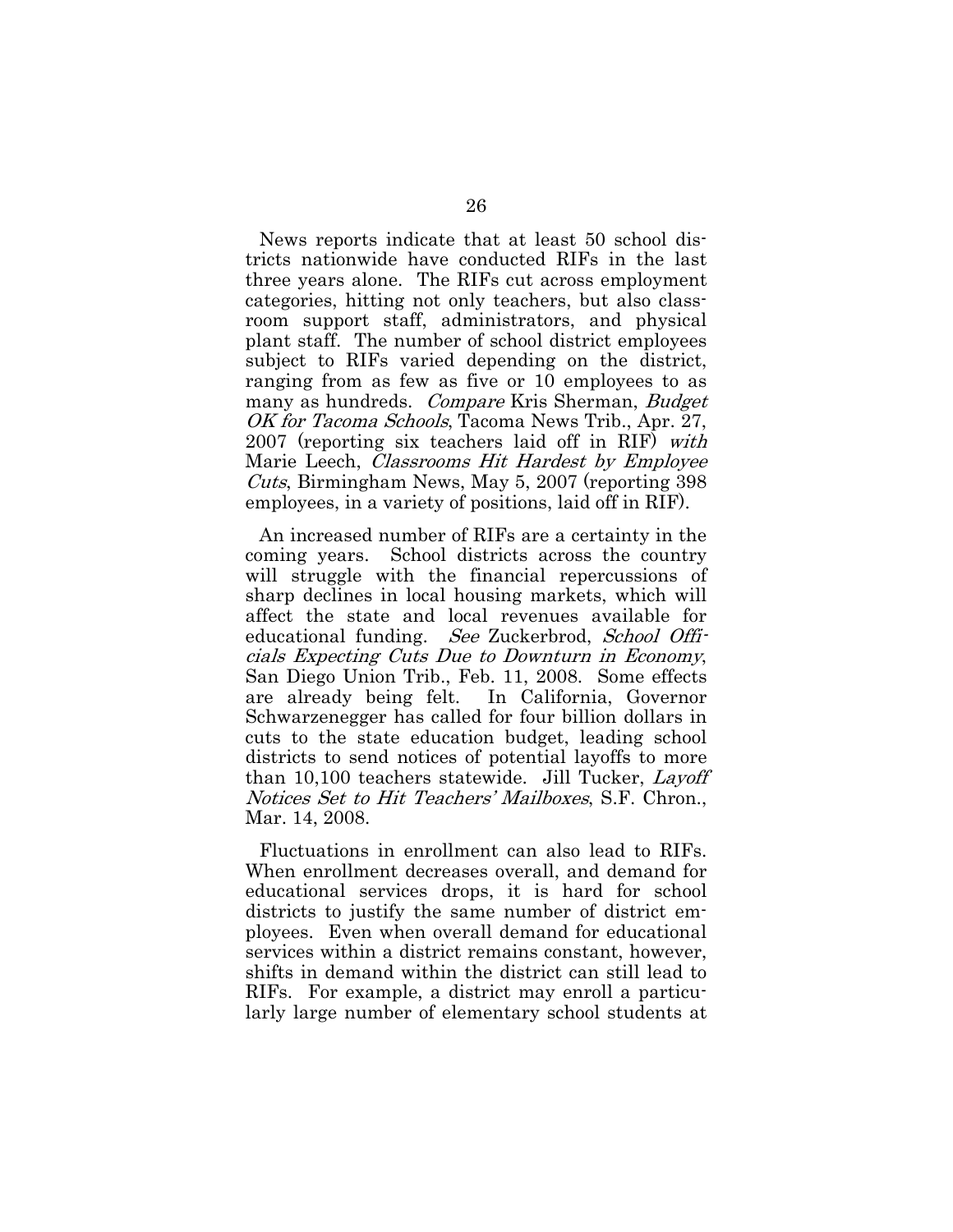a given point in time. Absent drastic changes in a district, those students will move *en masse* through the school system, changing the school system's staffing needs as they go. In the early years, the school district will need more highly-qualified elementary school teachers; in later years the district will need more highly-qualified middle and high school teachers. Under NCLB, those two sets of teachers, and their skills, are not fungible, 20 U.S.C. § 7801(23)(B), and teachers cannot be shifted seamlessly from one level to another. At a certain point, as the particularly large group of students moves into middle and high school, the school district may need to conduct RIFs among elementary school teachers, even while hiring new middle and high school teachers.

2. In districts with traditional collective bargaining agreements in place, RIFs like these fall more heavily on younger workers because traditional collective bargaining agreement seniority rules include a "last hired, first fired" system that favors older workers. However, almost a third of the states nationwide are not union states. Additionally, RIFs often affect both union and non-union positions. When RIFs occur in non-union school districts, or cover non-union positions, they may disproportionately affect older workers. See, e.g., Mize v. Sch. Bd. of Polk County, 10 F. Supp. 2d 1314 (M.D. Fla. 1998) (vocational school teacher laid off in RIF brought suit under ADEA). In such situations, older displaced employees have sued school districts under the ADEA. The government has also intervened on their behalf. See EEOC v. Dist. of Columbia Pub. Schs., 277 F. Supp. 2d 44 (D.D.C. 2003) (EEOC brought suit on behalf of 62 year-old social studies teacher terminated in RIF); EEOC v. Dist. of Columbia Pub. Schs., 217 F.R.D. 12 (D.D.C. 2003) (EEOC brought suit on behalf of 67 year-old terminated in RIF). School districts that conduct RIFs are, almost ipso facto, facing difficult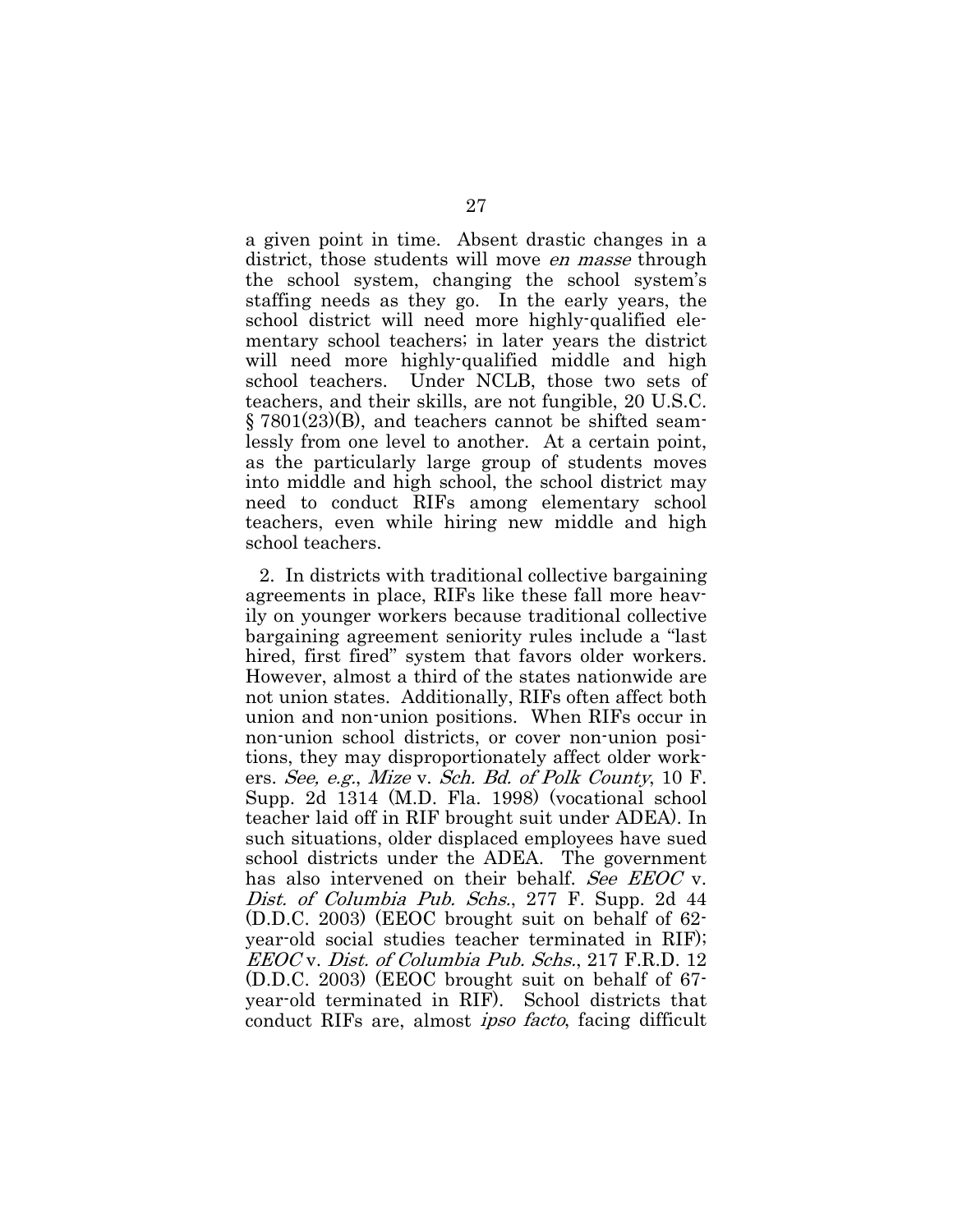budgetary constraints. When those districts have made necessary and reasonable financial decisions about what is best for the district as a whole, they should not have to use limited available funds to meet additional legal burdens in lawsuits from disgruntled employees.

#### III. CHANGING THE BURDEN OF PROOF FOR EMPLOYERS IN DISPARATE IMPACT CASES WILL MAKE IT MORE DIFFICULT FOR SCHOOL DISTRICTS TO MEET TODAY'S EDUCATIONAL CHALLENGES.

The Second Circuit correctly ruled below that, in ADEA disparate-impact cases, an employer can defeat a plaintiff's prima facie case by adducing evidence suggesting that its employment decisions are based on routinely used age-neutral employment criteria, and that the ultimate burden of persuading the fact finder that the employer's purposes are unreasonable remains with the plaintiff. As the Second Circuit noted, "[i]t would seem redundant to place on an employer the burden of demonstrating that routine and otherwise unexceptionable employment criteria are reasonable." Meacham v. Knolls Atomic Power Laboratory, 461 F.3d 134, 142 (2d Cir. 2006).

Such a redundant requirement would have particularly serious adverse effects on public school districts. The need to prove the business necessity or reasonableness of all of the various types of common and essential school-district employment practices, examples of which are discussed above, because they might have a disparate impact on older workers would impose significant additional costs on school districts. Given the intense educational challenges embraced by school districts today, they should not also be forced to make personnel decisions based on the potential for a later ADEA lawsuit, rather than on the best interests of their students.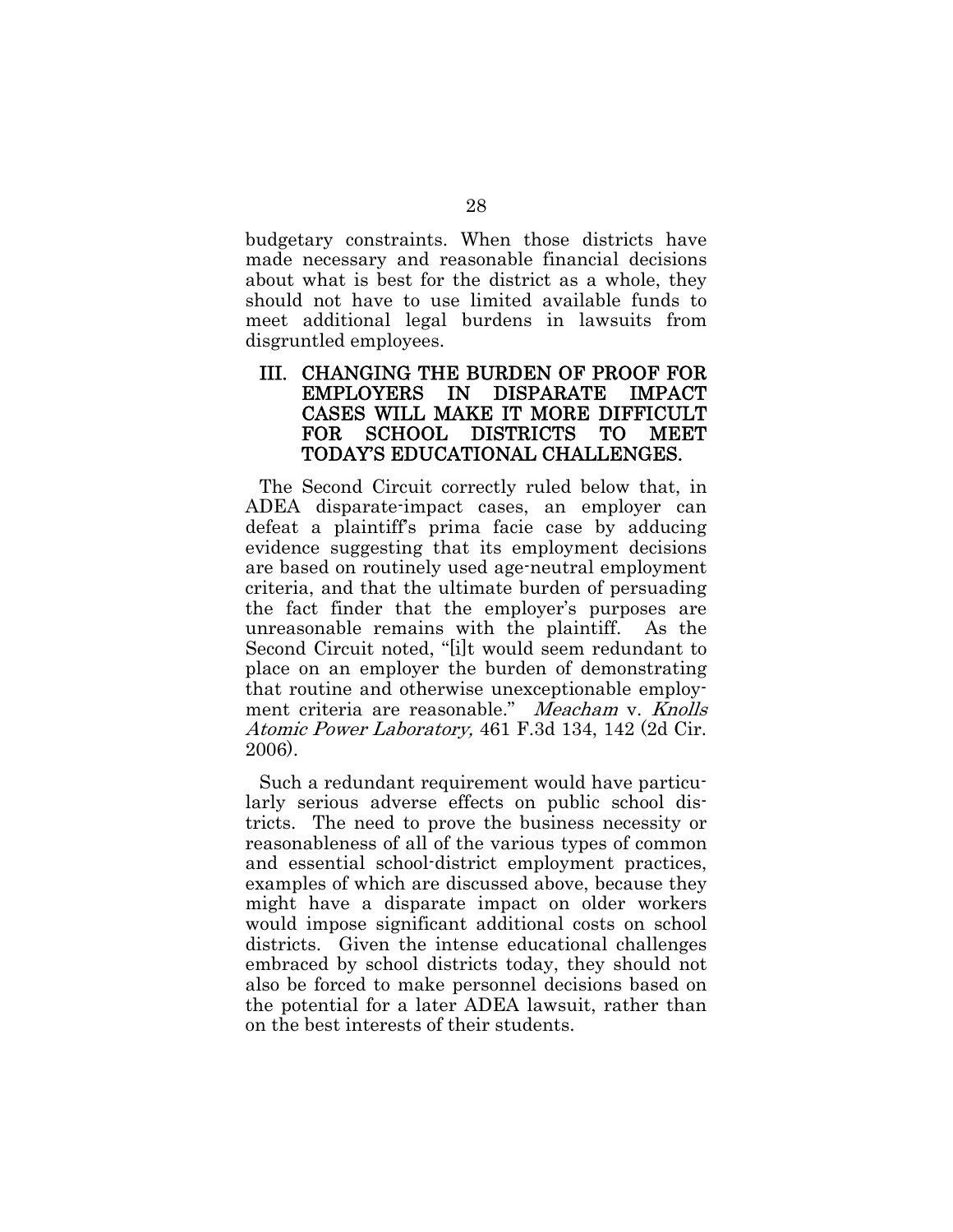For example, when staff cut backs are required for legitimate non-discriminatory reasons, school district administrators would incur significant inefficiency and delay if they had to weigh each and every alternative to determine which would have the least impact on older employees. The Second Circuit recognized this dilemma when, referring to Smith v. City of Jackson, Miss., 544 U.S. 228 (2005), it observed that "[t]o draw a negative inference from the ex post age distribution of laid-off employees would inhibit reliance on reasonable and useful employment criteria that are highly correlated with age." Meacham, 461 F.3d at 145.

The Second Circuit's rationale is particularly compelling in the context of actions by a school district. The resources of school districts, many of which are relatively small, are far from limitless. While forprofit employers may be able to calculate litigation costs and expenses into yearly budgets, school districts are governmental institutions supported by local tax dollars for which litigation—and especially litigation over reasonable hiring and retention decisions—can be an unexpected, and unbudgeted expense. Any additional costs for public schools necessarily must come out of a school district's taxpayer-funded budget at the expense of educational services for children.

Congress included the RFOA factor in the ADEA because it realized that there are reasonable policies, including those discussed herein, that may affect older employees disproportionately. These policies are not based on stereotypes about age, but rather serve other important interests. Indeed, in the school context, as noted above, some such policies may be based on the skills obtained by teachers through their years of experience and the need for those unique abilities possessed by particular teachers.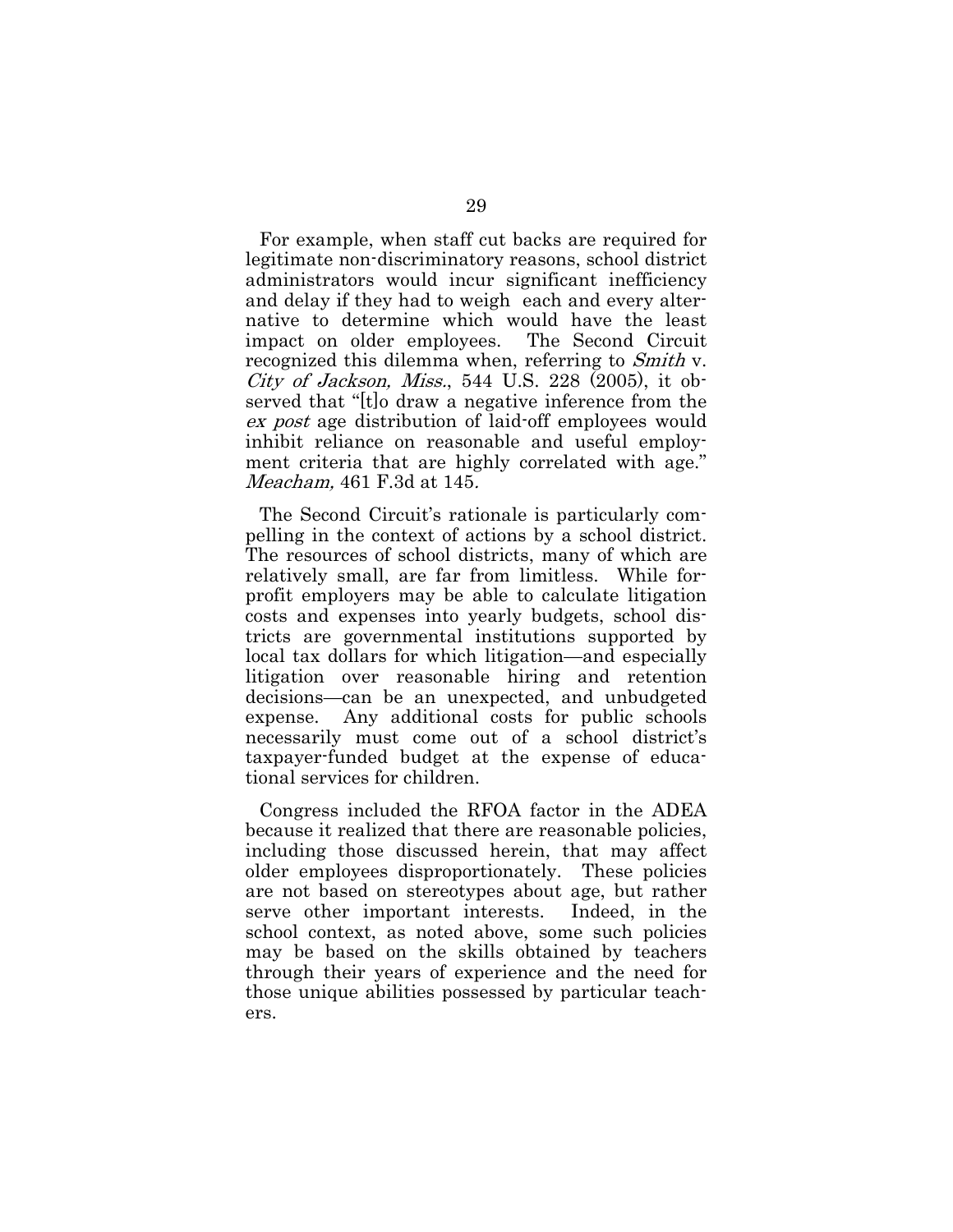In sum, for school districts, even more than other employers, many "employment criteria that are routinely used may be reasonable despite their adverse impact on older workers as a group.'" Meacham, 461 F.3d at 145 (quoting City of Jackson, 544 U.S. at 240–42). School districts have a compelling interest in providing a quality education for students throughout the United States, and that interest, rather than any stereotypes about age, drives the various employment practices discussed above. 16

l

<sup>16</sup> Plaintiffs are well able to bear the judicial burden of challenging the reasonableness of a school district's employment decisions. The relative resources of the parties have nothing to do with the burden of proof—as the Fourth Circuit put it, "[w]e do not automatically assign the burden of proof to the side with the bigger guns." Weast v. Schaffer ex rel. Schaffer, 377 F.3d 449, 453 (4th Cir. 2004), aff'd 546 U.S. 49 (2005). For example, parties challenging actions of the federal government bear the ordinary burden of proof despite the resources at the government's disposal. See 5 U.S.C. § 556(d). Just because an employer may appear to be more powerful and larger than a single employee, the employer should not automatically be forced to bear the burden of proof for RFOA.